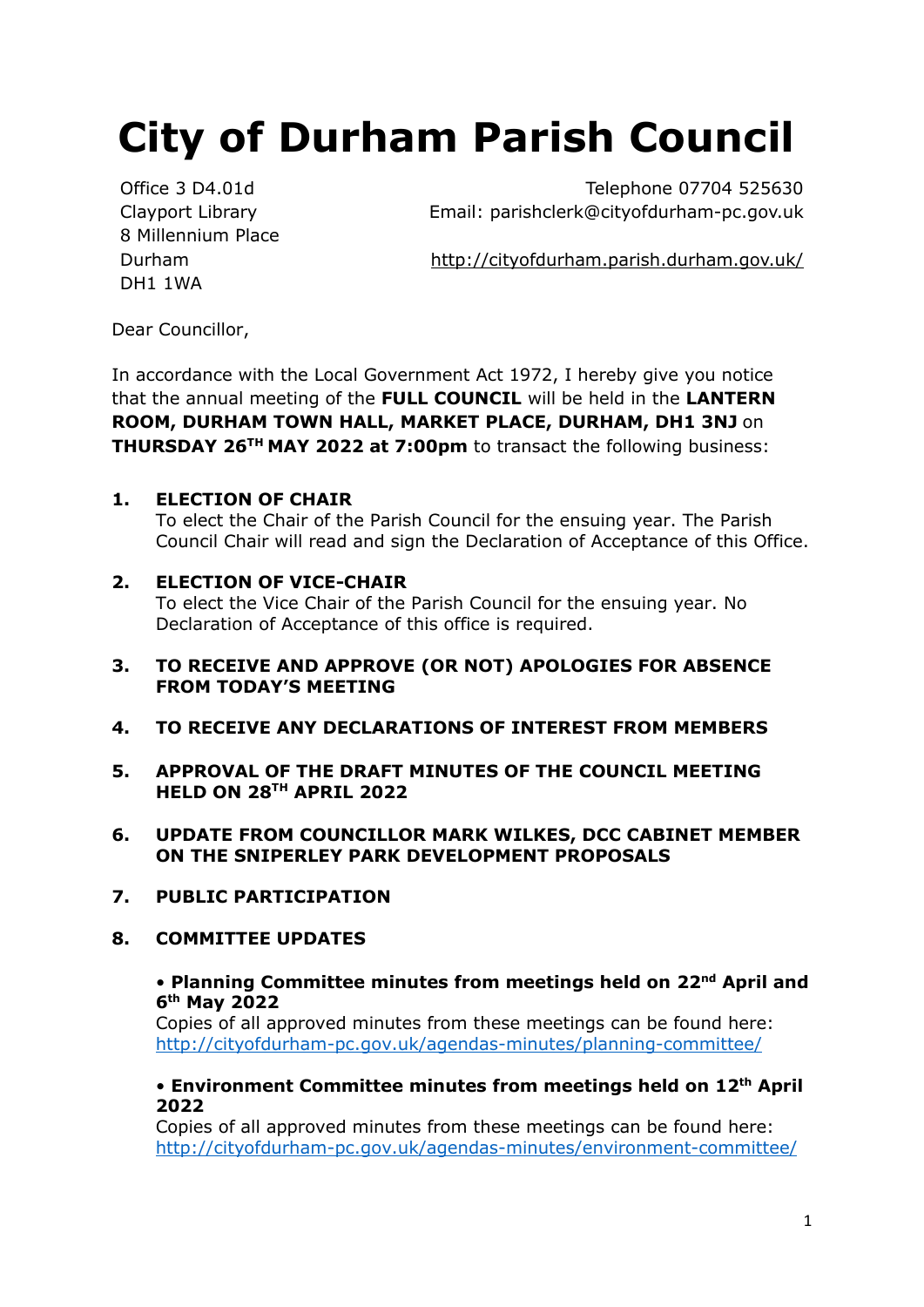#### • **Licensing Committee minutes from meetings held on 19th April 2022**

Copies of all approved minutes from these meetings can be found here: <http://cityofdurham-pc.gov.uk/agendas-minutes/licensing-committee/>

Request for a cumulative impact policy for Durham City

#### **• Business Committee minutes from meetings held on 22<sup>nd</sup> March 2022**

Copies of all approved minutes from these meetings can be found here: <http://cityofdurham-pc.gov.uk/agendas-minutes/business-committee/>

# **9. CHAIR'S UPDATE**

The Chair will provide a verbal update on matters arising since the Full Parish Council meeting on 28<sup>th</sup> April 2022.

#### **10. ANNUAL GOVERNANCE AND ACCOUNTABILITY RETURN FOR 2021/22**

- (i) to consider and agree any actions arising from the report of the internal auditor 2021-22 (copy attached)
- (ii) to approve the annual governance statement 2021-22 (copy attached)
- (iii) to approve the draft annual accounts for 2021-22 (copy attached)
- (iv) to approve the register of assets 2021-22 (copy attached)
- (v) to approve the accounting statement and explanation of variances 2021- 22 (copies attached).

#### **11. ANNUAL REVIEW OF PARISH COUNCIL STANDING ORDERS, FINANCIAL REGULATIONS, COMMITTEE TERMS OF REFERENCE AND COUNCIL POLICIES**

#### **12. TO DECIDE ON APPOINTMENT OF PARISH COUNCIL REPRESENTATIVES ON LOCAL ORGANISATIONS**

# **13. TO DECIDE ON PARISH COUNCIL COMMITTEE MEMBERSHIP**

# **14. CLIMATE LEAD OF THE PARISH COUNCIL**

- Annual report from the Parish Council's Climate Lead Cllr R Friederichsen.
- To elect the Climate Lead for the Parish Council for this year.

#### **15. PLANNING FOR THE QUEEN'S PLATINUM JUBILEE CELEBRATIONS 2022**

# **16. CYCLE OF FULL COUNCIL MEETINGS**

#### **Suggested Cycle of Meetings (all commencing at 7pm)**

# **2022**

23rd June 28th July 22nd September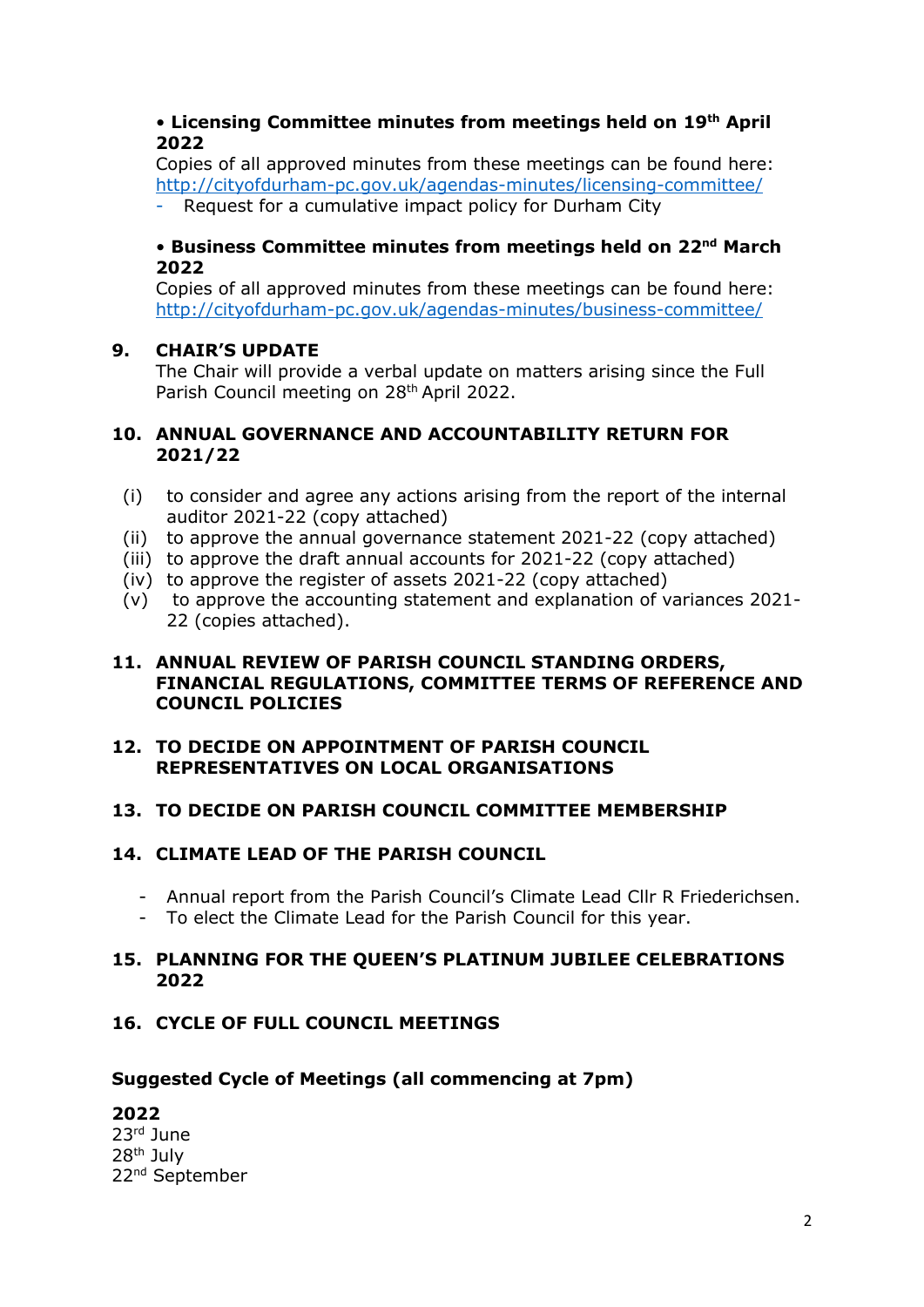27th October 24th November 8<sup>th</sup> December

#### **2023**

26<sup>th</sup> January 23<sup>rd</sup> February 23rd March 27<sup>th</sup> April

**And** pursuant to the provisions of the above-named Act, **I Hereby Summon**  You to attend the said meeting.

**Adam Shanley Clerk City of Durham Parish Council**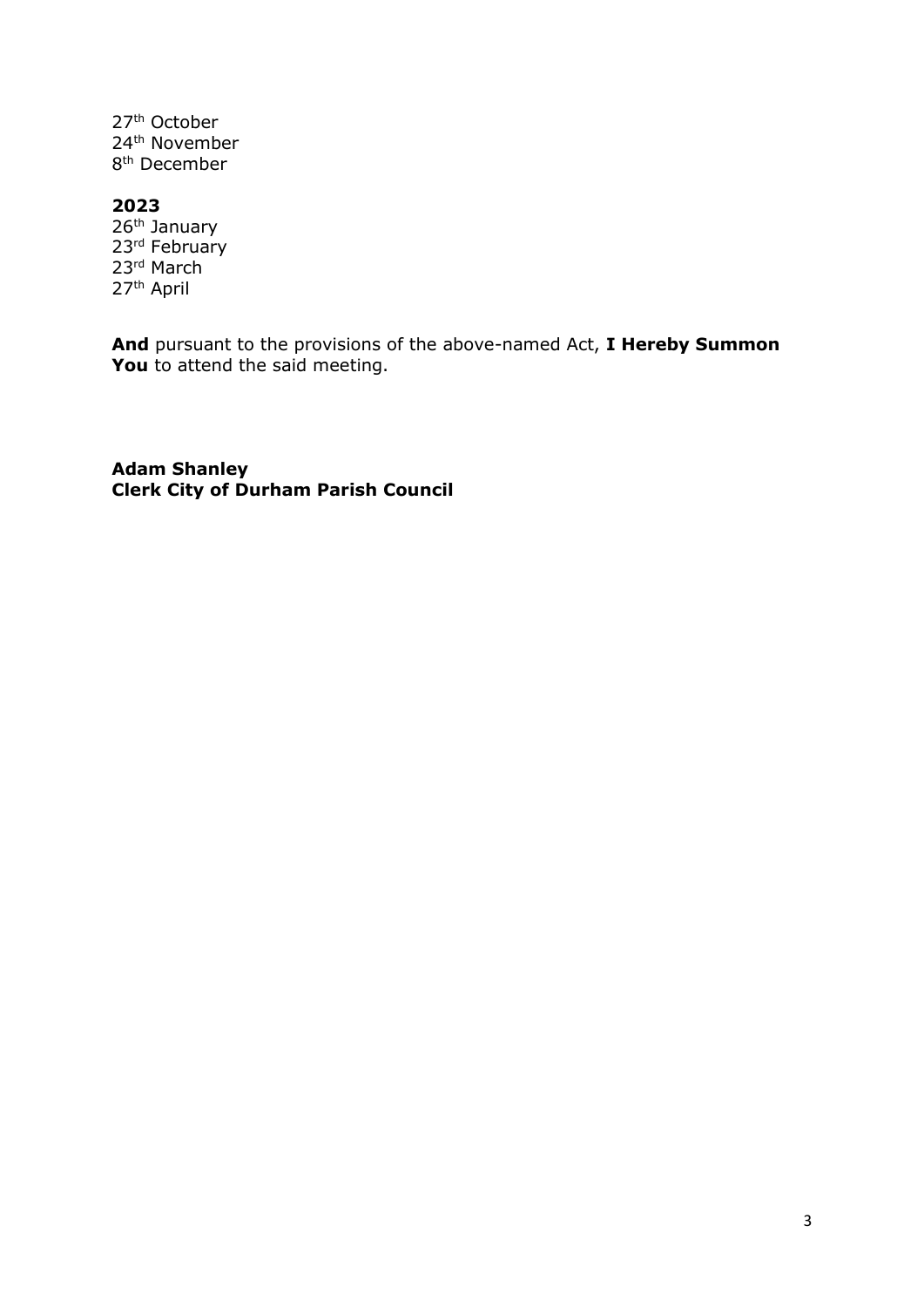# **City of Durham Parish Council**

#### **Minutes of the meeting of the City of Durham Parish Council held on Thursday 28 th April 2022 at 19:00 in the Main Hall, Durham Town Hall.**

**Present:** Councillors A Doig (in the Chair), L Brown, E Ashby, V Ashfield, N Brown, D Freeman, R Friederichsen, G Holland, C Lattin, R Ormerod, E Scott, S Walker and H Weston.

**Also present:** Parish Clerk Adam Shanley and Mr John Ashby (member of the public).

#### **1. TO RECEIVE AND APPROVE (OR NOT) APOLOGIES FOR ABSENCE FROM TODAY'S MEETING**

Apologies were received from Cllr G Nair and R Hanson.

#### **2. TO RECEIVE ANY DECLARATIONS OF INTEREST FROM MEMBERS**

Councillors L Brown, E Scott, D Freemen and R Ormerod declared an interest in the item relating to the new County Headquarters building at the Sands and took no part in the discussions on this item.

Councillors E Scott and D Freemen declared an interest in item 8 on the Agenda and took no part in the discussions on this item.

#### **3. APPROVAL OF THE DRAFT MINUTES OF THE COUNCIL MEETING HELD ON 24TH MARCH 2022**

The minutes of the meeting held on 24th March 2022 were unanimously **agreed**  as a true and accurate record of proceedings.

#### **4. DISCUSSION WITH COUNCILLOR ARNOLD SIMPSON ON THE ROLE OF THE DURHAM CHARTER TRUST**

The Chair advised that unfortunately Councillor Arnold Simpson has been called away on another duty and is therefore unable to take part in a discussion on the Charter Trust with the Parish Council at this meeting.

Cllr E Ashby highlighted that the Charter Trust has a longstanding history in the City and it may be preferable for Members to have a briefing note setting this out ahead of any discussion.

The Clerk also highlighted that the formation, legal framework and role of Charter Trusts is a complex matter – with only a few (including Durham) still in existence across the country. The Clerk suggested that it may be preferable for Members to receive a briefing from a constitutional expert on this matter.

It was **agreed** that the Clerk should arrange for such a meeting to take place for Members to understand better the framework and workings of the Trust.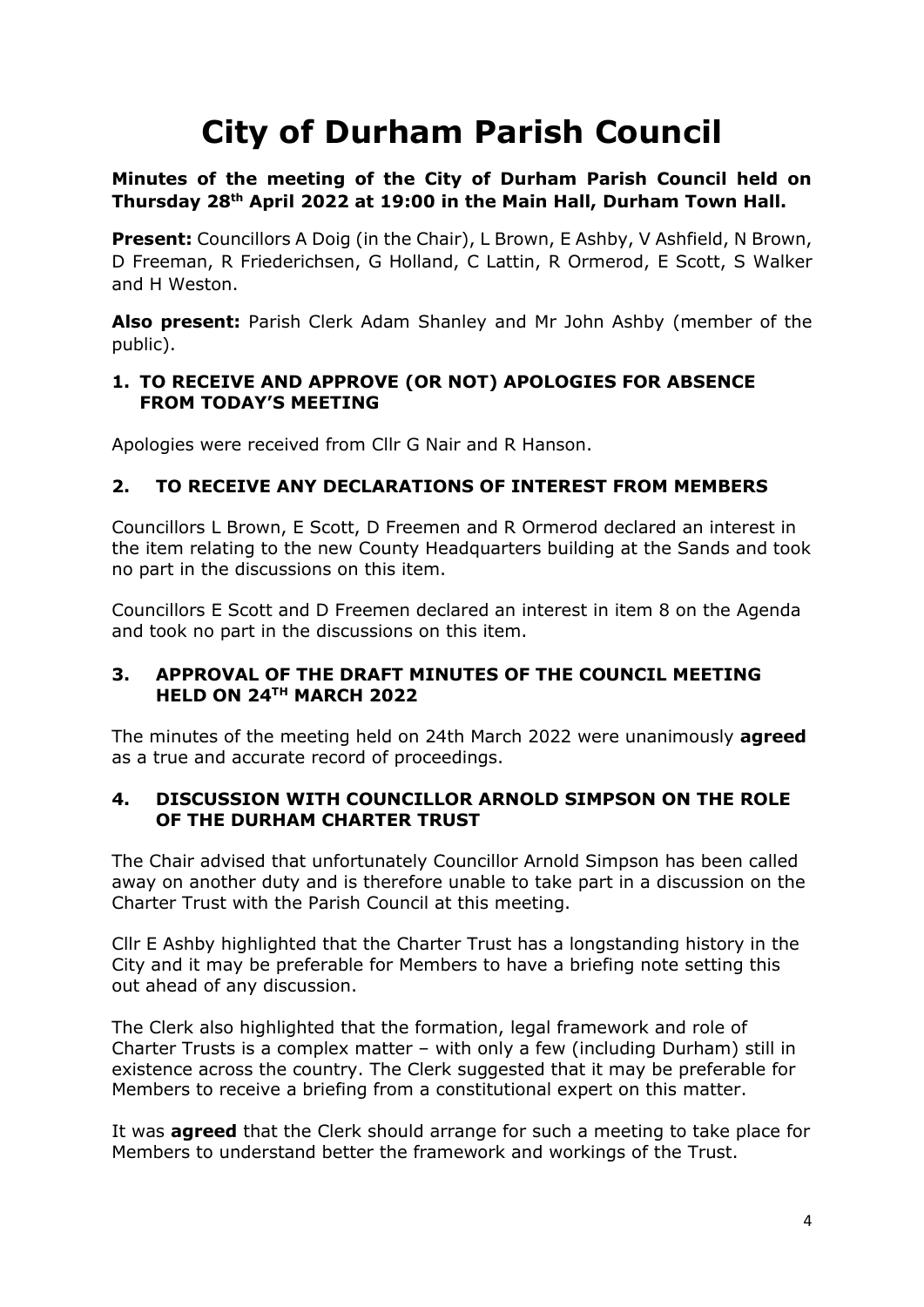# **5. PUBLIC PARTICIPATION**

John Ashby advised that he was attending the meeting with a general interest in all Agenda items.

# **6. COMMITTEE UPDATES**

# • **Planning Committee**

Cllr L Brown presented the minutes from the Planning Committee meetings held on 11<sup>th</sup> and 25<sup>th</sup> March and 8<sup>th</sup> April 2022. There being no queries from Members, Cllr L Brown moved on to Committee updates.

# **Update on the use of the new County Headquarters building at the Sands**

The Clerk reminded Members that the Parish Council had received a briefing from Durham University on 24<sup>th</sup> March where representatives of the University had set out the University's hopes to purchase the new County Headquarters building at the Sands, subject to planning permission being granted.

The Clerk advised that a planning application has now been submitted for a Change of Use of the building from office use to educational establishment and the Planning Committee is set to consider this application on  $6<sup>th</sup>$  May 2022, where the Committee will also receive a presentation from the University's planning representatives on the merits of the application.

The Clerk reminded Members that the University had set out that a decision on the planning application is expected in early July and that the sale of the building would only include the building itself and the land which the building sits on. This does not include the former common land/ coach park at the Sands nor the new multi-storey car park.

Members expressed their hope that this application may be an opportunity to address some shortcomings in the building itself, e.g. the environmental impact and external appearance of the building.

The Clerk advised that the Environment Agency will be a key consultee on the application.

The Clerk also highlighted that the University has also indicated that it is still their intention to develop the previously proposed site for the new business school (the former Durham City Baths site).

# • **Environment Committee**

Cllr C Lattin presented the minutes from the Environment Committee meeting held on 8<sup>th</sup> February 2022. There were no queries from Members from these minutes.

# • **Licensing Committee**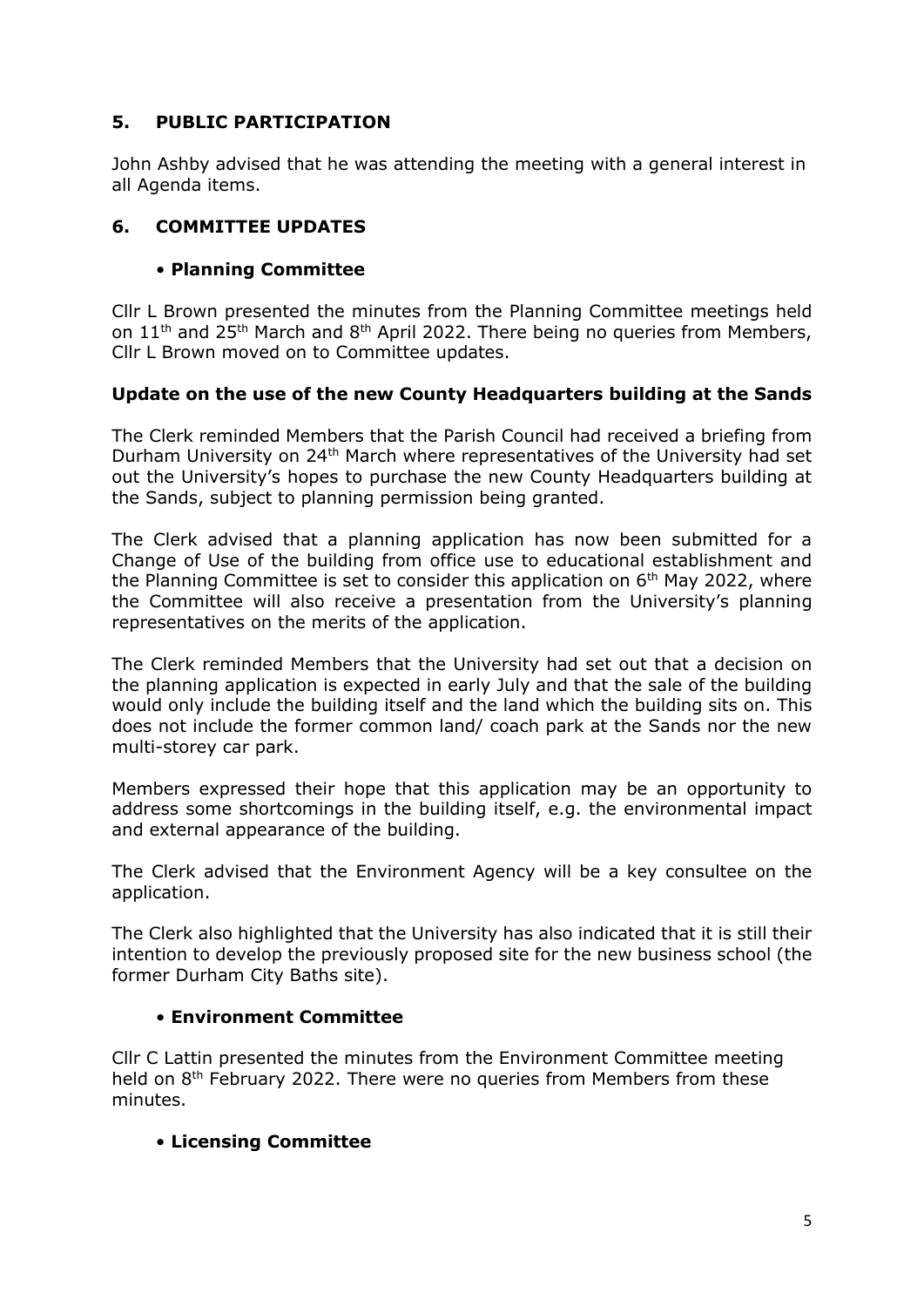Cllr S Walker presented the minutes from the Licensing Committee meetings held on 7th February, 21st March and 4th April 2022. There were no queries from Members from these minutes.

# • **Business Committee**

Cllr E Scott presented the minutes from the Business Committee meeting held on 23rd November 2021.

Cllr E Scott took the opportunity to highlight that there has recently been a new scheme from Central Government launched to deal with the issue of vacant units on the high street. Cllr E Scott advised that this was very positive news as the region is set to receive £163million from central Government, of which £70million is for revenue projects. Cllr E Scott advised that she is continuing to make the case for a tourist bus for the City and its surrounding areas, in order to help boost visitor numbers to the county.

Cllr E Scott also advised that Prince Bishops Place has recently been purchased by the owners of the Riverwalk in Durham City. Cllr E Scott advised that she had had a number of meetings with the Riverwalk and they have an exciting vision for Prince Bishops; with clothing and furniture retailers hopefully going into the centre.

# **7. CHAIR'S UPDATE**

The Chair provided a verbal update on matters arising since the Full Parish Council meeting on 24th March 2022.

The Chair welcomed the news yesterday that the SWaN hub has now received funding from most of the major stakeholder organisations in Durham to continue after Summer 2022. The Chair advised that this hub is offering an invaluable and life-saving service to our City and commended all those officers involved in its creation and smooth running. The Chair advised that he felt that this has been an excellent example of partnership working between the different organisations. The Chair updated Members that a further bid for Government funding is to be submitted next month and the Parish Council looks forward to seeing the outcome of this.

The Chair also advised that, as part of the safer streets (Violence Against Women and Girls) bid development phase, the Police and Crime Commissioner's office has circulated an email consulting the Parish Council on the proposed plan for the funding, which, if successful, will benefit Durham City and Darlington. The Chair reminded Members that the Clerk has circulated details of the proposals and the majority of Members have since responded to confirm that they are happy for the Parish Council to be named as a consultee in the bid submission.

The Chair highlighted that DCC officer Andrew Megginson was an officer who was very heavily involved with the set-up of the Safety hub, the funding bid and the mountain of paperwork involved with this. The Chair expressed regret to see an excellent officer like Andrew leaving DCC but wished him well in his new role at the Treasury in Darlington. The Chair advised that Andrew has been an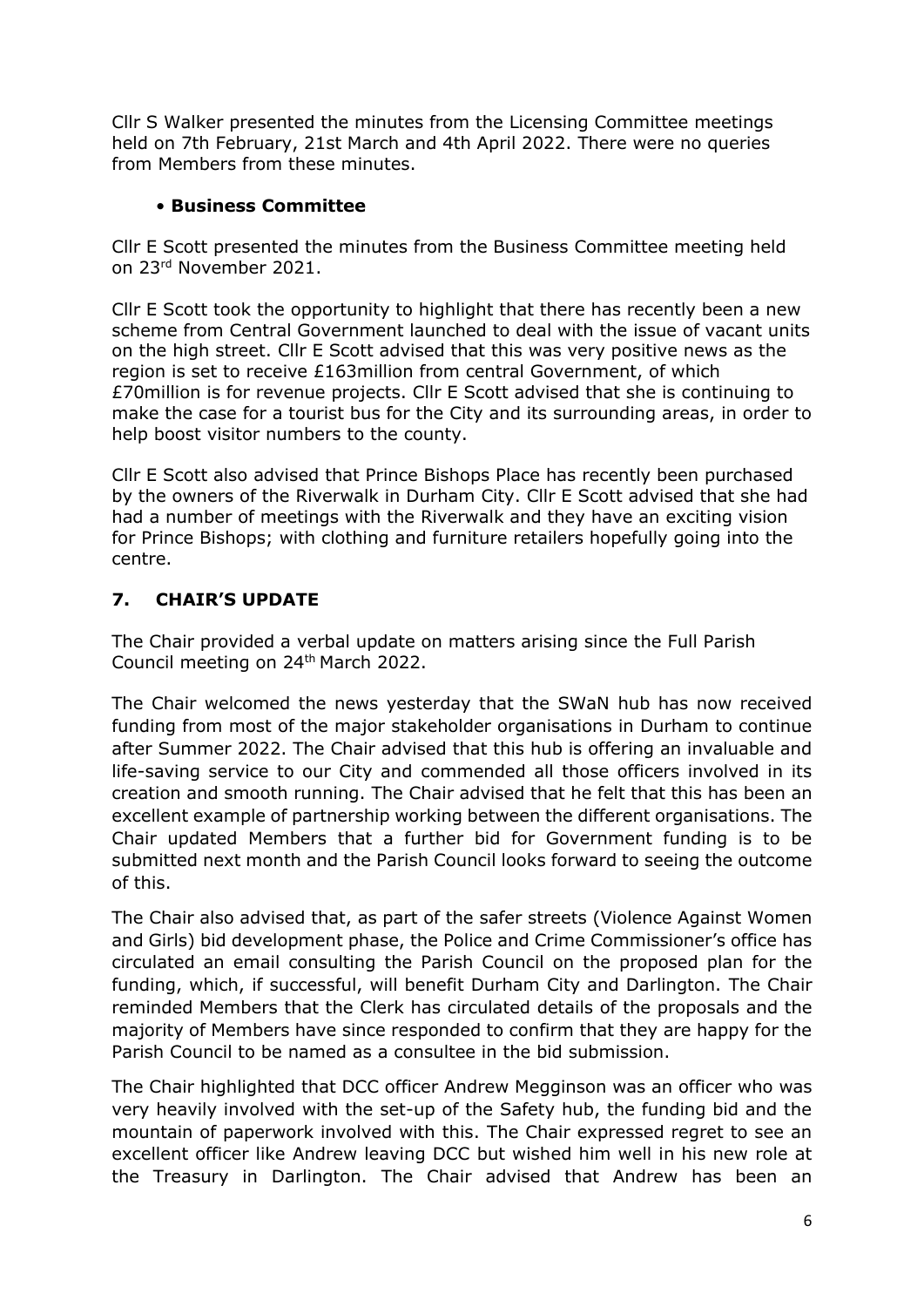outstanding officer and took on a very significant role as ASB Chair. The Chair advised that the Clerk has already contacted Alan Patrickson – Chair of the City Safety Group – to ask who will replace Andrew as Chair of this important group.

The Chair highlighted to Members that the Clerk has arranged for D2025 banners to be in situ at the meeting today. The Chair advised that the Parish Council is extremely excited at the news that Durham has been shortlisted to the top 4 in the City of Culture bid and looks forward to seeing this progress. To support this, the Chair advised that he would like to take a quick photo after this meeting and put out an official statement from the Parish Council formally backing the bid.

On recruitment, the Chair advised that Democratic Services at DCC are looking at providing an experienced minute taker for Parish Council meetings. The point of contact at DCC has advised the Clerk that he will be back in contact about this next week.

The Chair also advised that it is very good news to see that the recruitment of a Senior Conservation Officer to deliver on the Parish Council's joint project of the production of a Conservation Area Management Plan for the City is now in process and the job advert has today gone live. The Chair advised that it is hoped that interviews can take place at the beginning of June this year with a view to recruiting a suitably qualified candidate as soon as possible.

The Chair made the following statement of fact to the Council and, in doing so, asked that there be no follow-up discussion or embellishment to this:

*On 31 March this year, Durham County Council issued a Decision Note from the Council's Governance Solicitor who had considered a complaint from Councillor Ashfield and Councillor Ashby concerning the alleged conduct of Councillor David Freeman of the City of Durham Parish Council in accordance with Durham County Council's Procedure for Local Assessment of Complaints. The matter was subject to local Resolution according to that procedure. The Parish Council has no legal authority to be involved in the complaint, the procedure or the outcome. It is; however, a matter of fact and I can state that:*

*The decision notice is produced to record the decision taken following initial assessment and includes the main points considered, the conclusion and the reasons for that conclusion. It will be available for inspection at the offices of the Council for six years beginning with the date of the decision.*

#### **8. RECOMMENDED RENEWABLE ENERGY PROVISION FOR THE SNIPERLEY PARK DEVELOPMENT**

Councillors G Holland and R Friederichsen provided a report to Council, which set out a number of essential renewable energy and energy efficiency provisions for the Sniperley Park development.

Councillor G Holland advised that the UK's energy security, following the war in Ukraine, is looking increasingly precarious and it is therefore essential that new developments embrace a number of key components, in order to ensure their long term sustainability into the future.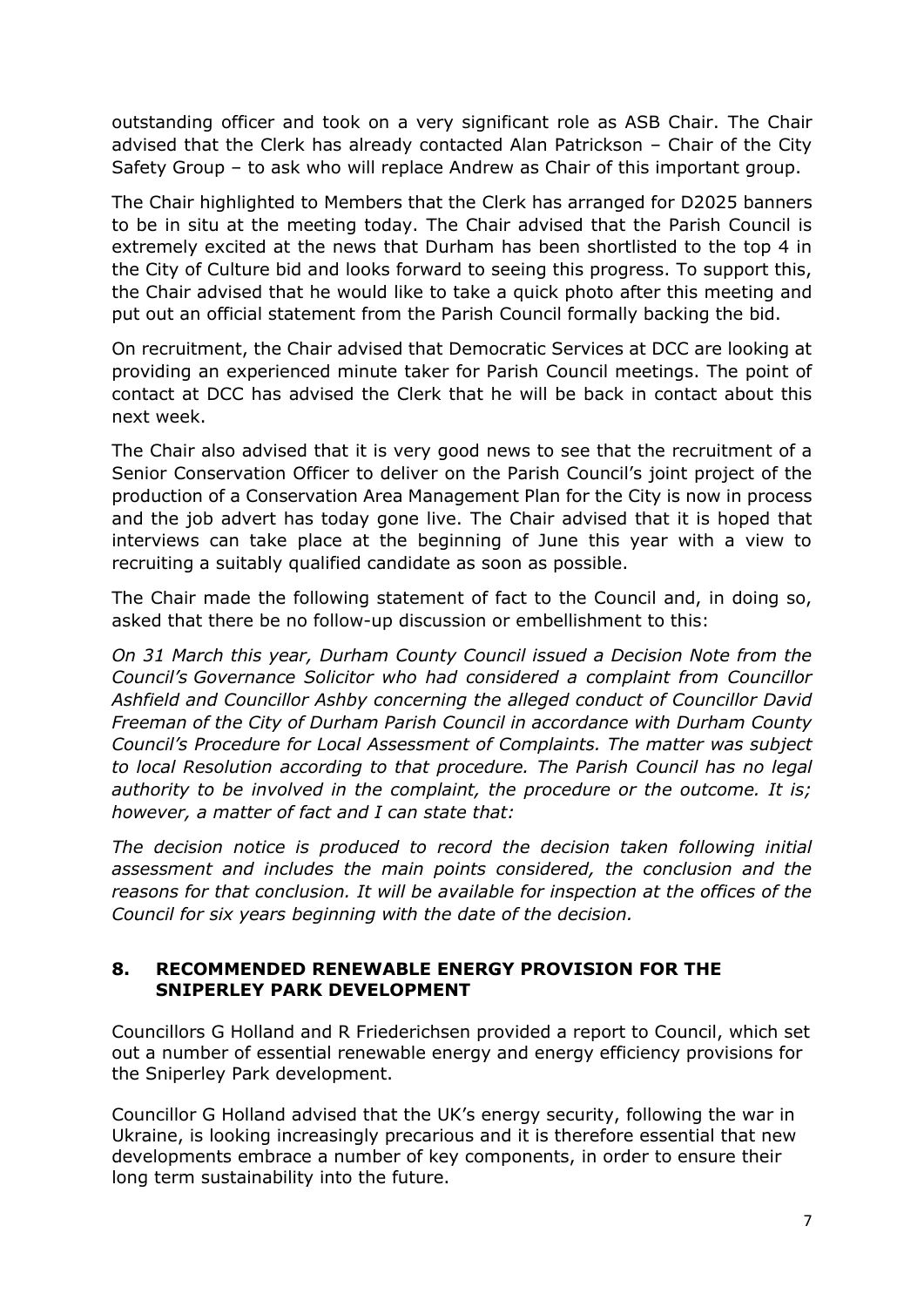Councillor G Holland encouraged Councillors to demonstrate leadership on this vital matter by calling on such provision, and to engage on it with the city's neighbouring Parish Councils and Durham County Council.

Councillor R Friederichsen advised that this report has been endorsed by the Parish Council's Planning Committee and seeks to offer guidance to the Parish Council concerning improved energy efficiency and security, recognising national and international aims on energy provision, energy efficiency, and reduced greenhouse gas emissions.

Councillor G Holland highlighted that the Sniperley Masterplan has yet to be finalised and the size of this proposed development will have a strong impact on a shared commitment to sustainable housing development in both Durham City and the wider County. To reflect this commitment, Councillors G Holland and R Friederichsen proposed that the following list of solutions should be implemented in full for the Sniperley development:

- 1. An Energy Assessment for the entire site designed to minimise energy consumption and greenhouse gas emissions with all properties satisfying the 2030 operational energy and embodied carbon targets set by the RIBA 2030 Challenge which identify the optimal set of energy solutions to minimise energy consumption and greenhouse gas emissions.
- 2. All homes and buildings to be built to EPC A rating standard as a minimum.
- 3. No connection of the site to the national gas network.
- 4. Photovoltaic panels / and battery storage in all homes and buildings.
- 5. Ground and/or air source heat exchange systems for all homes and buildings.
- 6. District heating system using any potential geothermal energy.
- 7. All houses to have electricity supply points for electric cars.

All Members endorsed the report and thanked Councillors G Holland and R Friederichsen for their work in pursuing this.

Cllr V Ashfield advised that she felt that the report set out exactly what was needed for the Sniperley development and was happy to second the proposals in the report.

Cllr E Ashby advised that she would like to take this report to the University's Community Engagement Task Force's economic sub-group to raise this matter in this forum too.

Members unanimously **agreed** the position that the above energy solutions should be implemented in full at the Sniperley Park development and all other developments in the county.

Members unanimously **agreed** that Cllrs G Holland and R Friederichsen should liaise with the Parish Councils of Framwellgate Moor and Witton Gilbert to invite them to endorse the City of Durham Parish Council's position.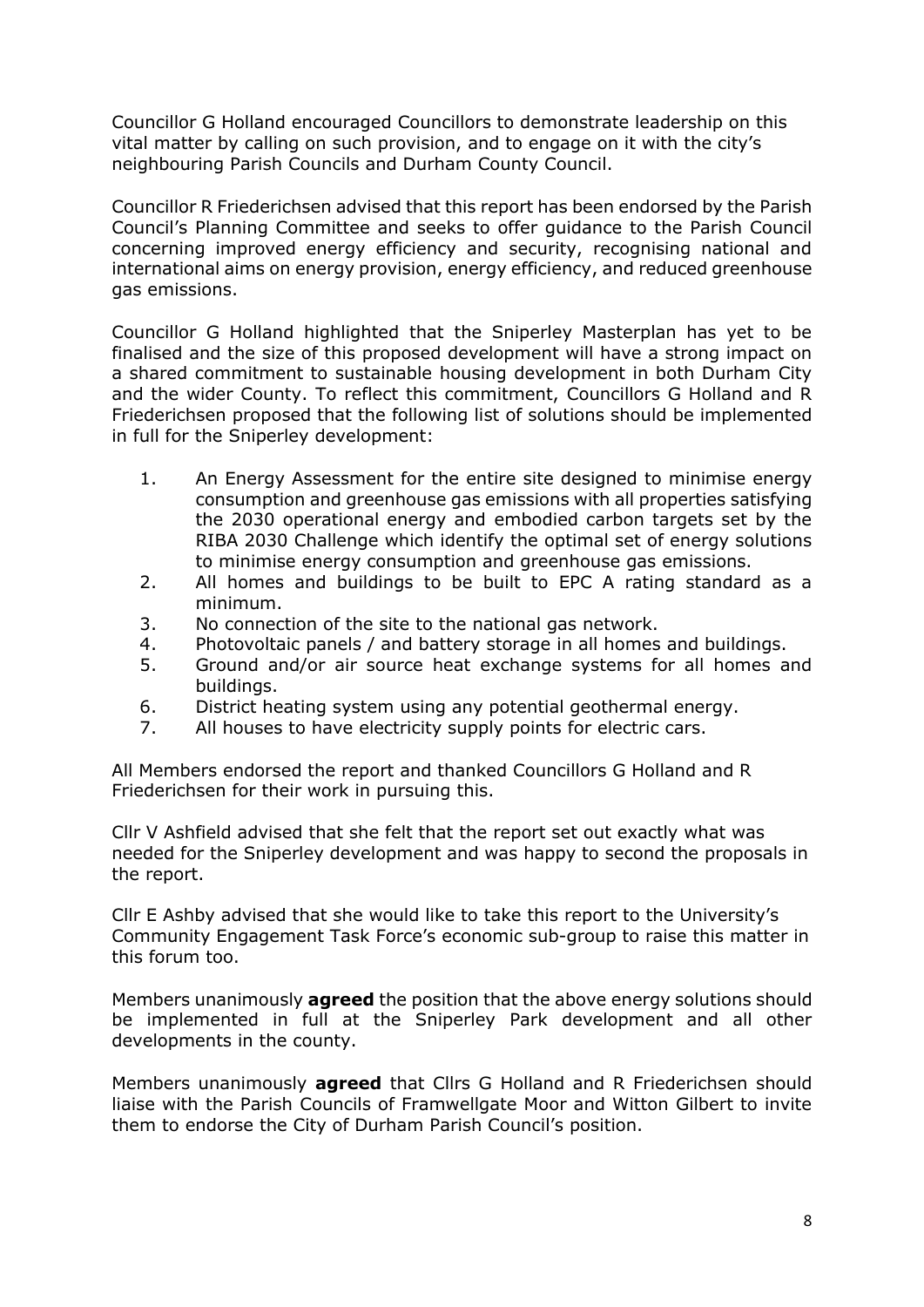Members unanimously **agreed** that the Clerk should write to Cllr Mark Wilkes, Portfolio Holder for Neighbourhoods and Climate Change at Durham County Council, to relate the Parish Council's paper and urge him to take action in accordance with it.

#### **9. PLANNING FOR THE QUEEN'S PLATINUM JUBILEE CELEBRATIONS 2022**

The Clerk advised that planning for the Queen's Platinum Jubilee is going extremely well and that the Parish Council, together with the Durham Markets Company, is continuing to take a leading role in the organisation of Jubilee events this year.

The Clerk also advised that regular meetings with key partners are taking place and this has resulted in a timetable of very exciting events for the City over the Jubilee weekend and beyond.

The Clerk particularly highlighted that, as promised at the last Parish Council meeting, a site visit with key officers at DCC had taken place with the Freemen and the Freemen have now agreed with the County Council that the new permanent beacon for the City – as gifted by the Freemen – should be sited at the top of Jubilee walk next to the DLI museum. The Clerk also advised that the County Council has agreed to take on all subsequent maintenance responsibility for the beacon too.

The Clerk advised that there will be a need for the Freemen to submit a planning application for this beacon as they were keen that this be over 4metres in height (the Parish Council's permitted development rights for such beacons only extending to a maximum height of 4metres). The Clerk advised that, due to the statutory timeframe of submitting such an application and approval being granted, the new permanent beacon will not be ready for the  $2<sup>nd</sup>$  June deadline, at which point, across the nation, communities will be lighting beacons for Her Majesty to kickstart a weekend of celebrations.

As a result, the responsibility is therefore going to fall to the Parish Council to arrange the lighting of a temporary beacon at a suitable location in the City. The Clerk advised that he and Cllr E Ashby were already in discussions with relevant parties on this and the Clerk hoped to update the Council soon on an appropriate venue for this to take place in the City.

The Clerk highlighted that Colin Wilkes, Alice Wilkes and Cllr E Ashby have been working tirelessly to put these events together and the Council thanked everyone involved in the organisation of these events.

The Council thanked the Clerk for this report and for his work on these events.

#### **10. ANNUAL REVIEW OF PARISH COUNCIL STANDING ORDERS, FINANCIAL REGULATIONS, COMMITTEE TERMS OF REFERENCE AND COUNCIL POLICIES**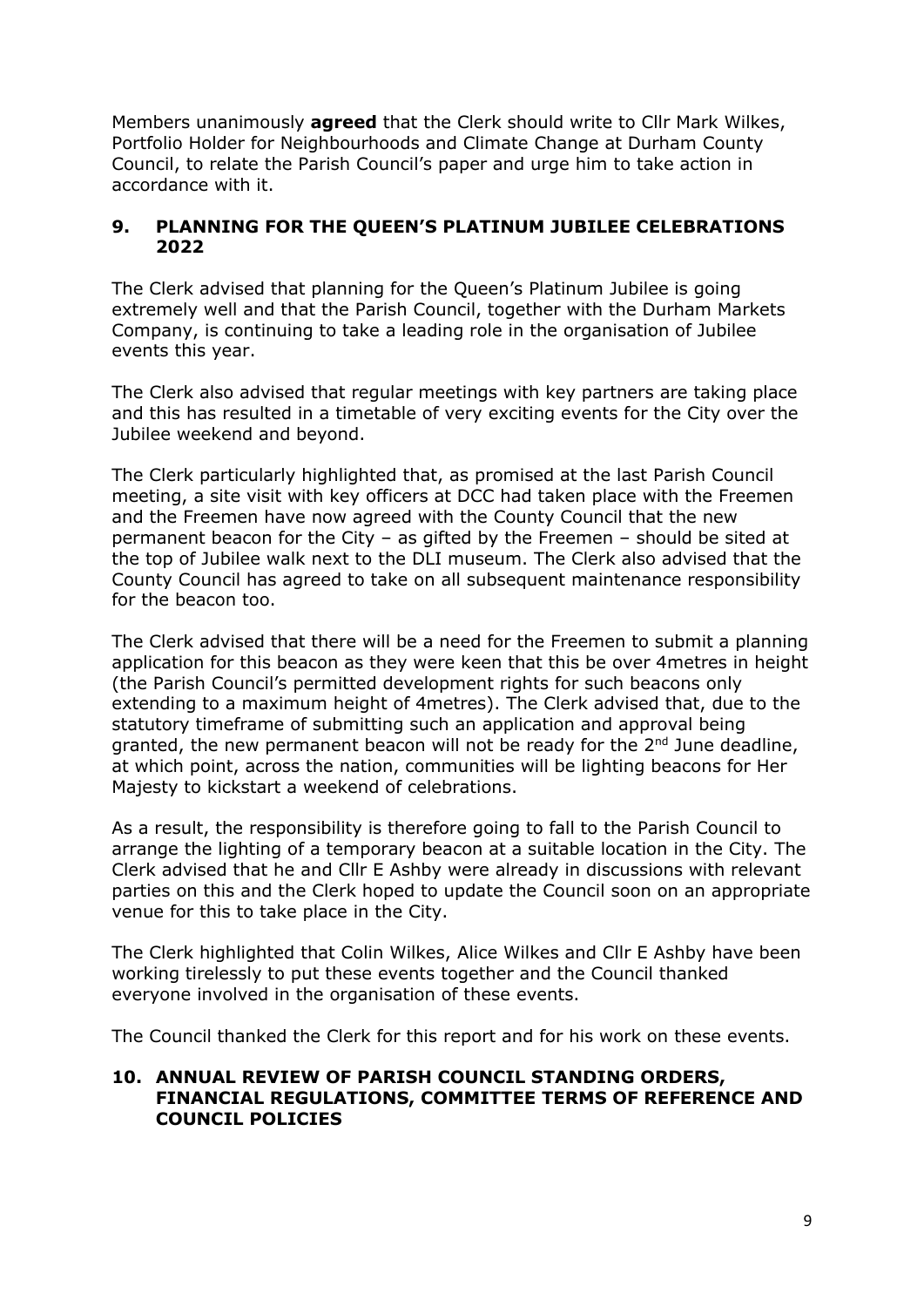The Clerk reminded Members that there is a need to review the Council's Standing Orders, Financial Regulations, Committee Terms of Reference and Council policies on an annual basis.

The Clerk advised that the Council usually agrees the establishment of a Working Group to review these documents each April, with recommended amendments coming forward for ratification at the Council's annual meeting in May.

The Clerk therefore advised that there is a need for Members to agree the membership of the Working Group.

Cllr E Ashby proposed that, in light of the significant work on both the Planning and Environment Committees, the Terms of Reference for both Committees be amended, such that the membership for both Committees be increased from 6 to 7 Members. This proposal was seconded by Cllr V Ashfield. 2 Members voted in favour of this proposal, 6 Members voted against this proposal and 5 Members abstained from voting. This proposal was therefore not agreed.

It was **agreed** that Cllrs A Doig, R Ormerod and S Walker should form a Working Group to review these documents and recommend any amendments to the May annual meeting of the Council.

#### **11. STAFF TRAINING ARRANGEMENTS FOR AUGUST 2022**

The Clerk reminded Members that, at the last Full Parish Council meeting, Members approved a pay award for local government services ('Green Book') employees for 2021-22 for him of 1.75%.

In agreeing this pay award, the Clerk advised that a proposal was also put to the Council that Members consider making an additional one-off payment to the Clerk in recognition of outstanding work and support for the Council. At this meeting, the Clerk reminded Members that it was agreed that specialist HR advice would be sought in order that this proposal could be fully considered by Members at this Full Council meeting.

Since the March Full Council meeting, the Clerk has thanked all Members for this very generous gesture but in doing so declined the offer of a one-off payment and the Clerk advised that he has confirmed his intention to do so to the Parish Council Chair.

The Clerk advised that he has indicated in his correspondence that his preference is to be given sufficient time over the month of August to complete his CiLCA (Certificate in Local Council Administration) qualification. It is estimated that 250- 300 hours is required for this to be completed.

In August 2022, it was therefore proposed that the Clerk be dedicated solely to the task of completing this portfolio and that only the Planning and Licensing Committees sit during this month.

In order to reduce the workload of these committees on the Clerk, the following steps were proposed: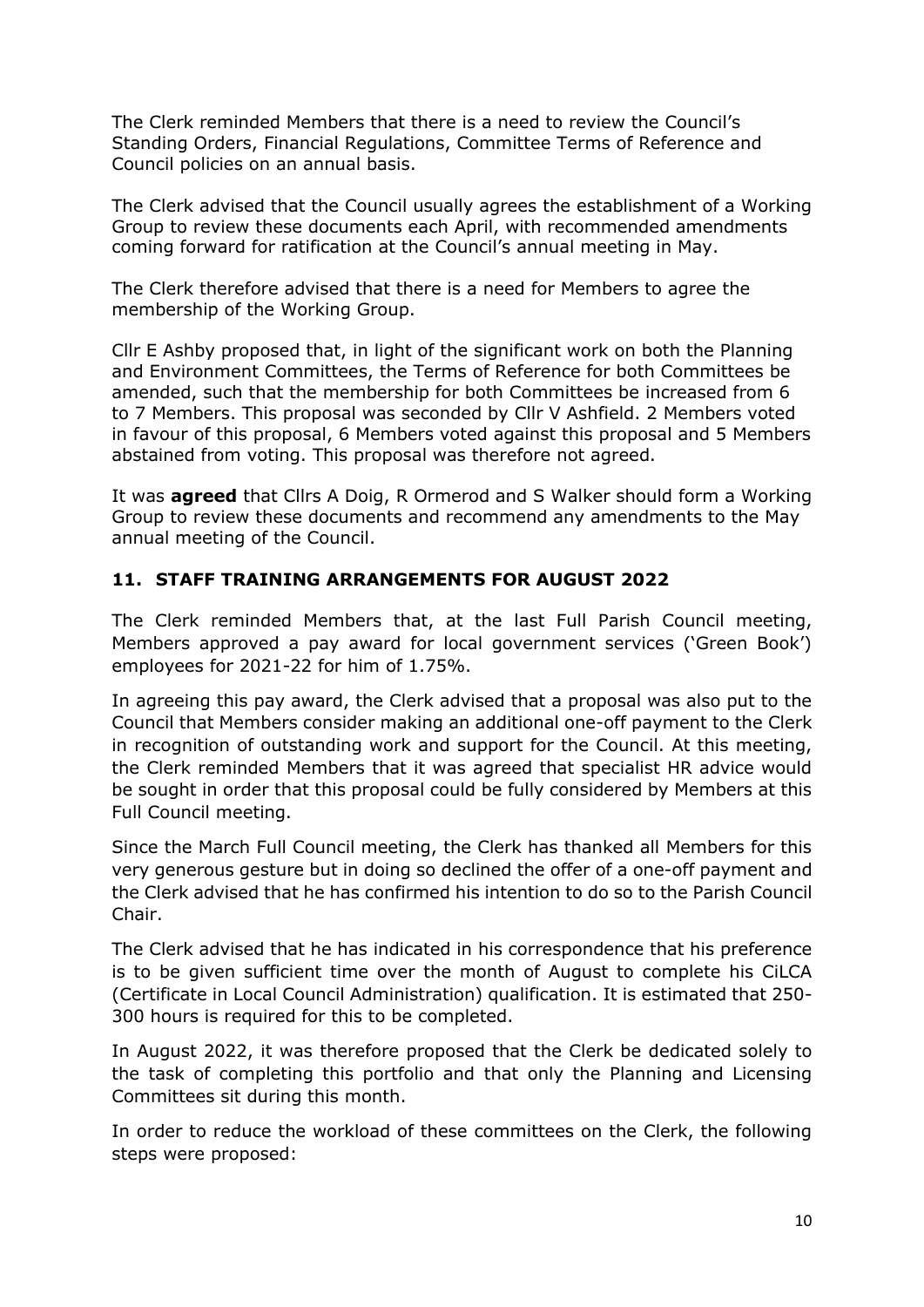- Where applicable, the Council's planning consultant will take responsibility for drafting all planning responses during August – sufficient funding has been allocated to this year's budget to facilitate this arrangement.
- A member of each Committee be nominated to draft the minutes of each Committee meeting.
- The Clerk's out of office will be on throughout August 2022 and all urgent matters be directed to appropriate Members of the Council.

The Clerk confirmed that both the Chair of the Parish Council and the Chair of the Council's Personnel Committee are content with this proposed arrangement.

Members unanimously **agreed** that a one-off payment will not be made to the Clerk, as per his request.

Members **agreed** to the proposed procedure for August 2022 as set out in the report provided to Council, in order to allow sufficient time for the Clerk to complete his CiLCA portfolio.

In agreeing this, Cllr C Lattin stressed the importance that the Clerk takes his allocated holiday leave during the year also.

#### **12. CONSULTATION ON MAKING DRINKING ALCOHOL IN PUBLIC AND AGGRESSIVE BEGGING IN DURHAM CITY AN OFFENCE**

The Clerk advised that Durham County Council has recently launched a public consultation seeking views on the extension of the existing Public Space Protection Order (PSPO) in Durham City which bans the drinking of alcohol in public spaces. The Clerk also advised that DCC is also seeking views on a potential new PSPO to make aggressive begging in the City an offence.

Members considered the report as provided to Council and unanimously **agreed**  to support the continuation of the PSPO banning the drinking of alcohol in public spaces in the City.

Cllr R Friederichsen advised that he had concerns about the proposed PSPO on making aggressive begging in the City an offence. Cllr R Friederichsen advised that this made him uncomfortable and hoped there could be more emphasis on the welfare of vulnerable people who are begging in the City.

Cllr S Walker advised that she felt that aggressive door-to-door sales were an even bigger problem than begging in the City and hoped that this could be tackled in some way. The Clerk advised that he had a number of "no cold callers" stickers for doors and windows should any member of the public find them useful and he would be happy to provide this.

6 Members voted in favour of supporting the proposed PSPO on aggressive begging, 4 Members voted against it and 2 Members abstained from voting on this. The Council therefore **agreed** to support the proposed PSPO.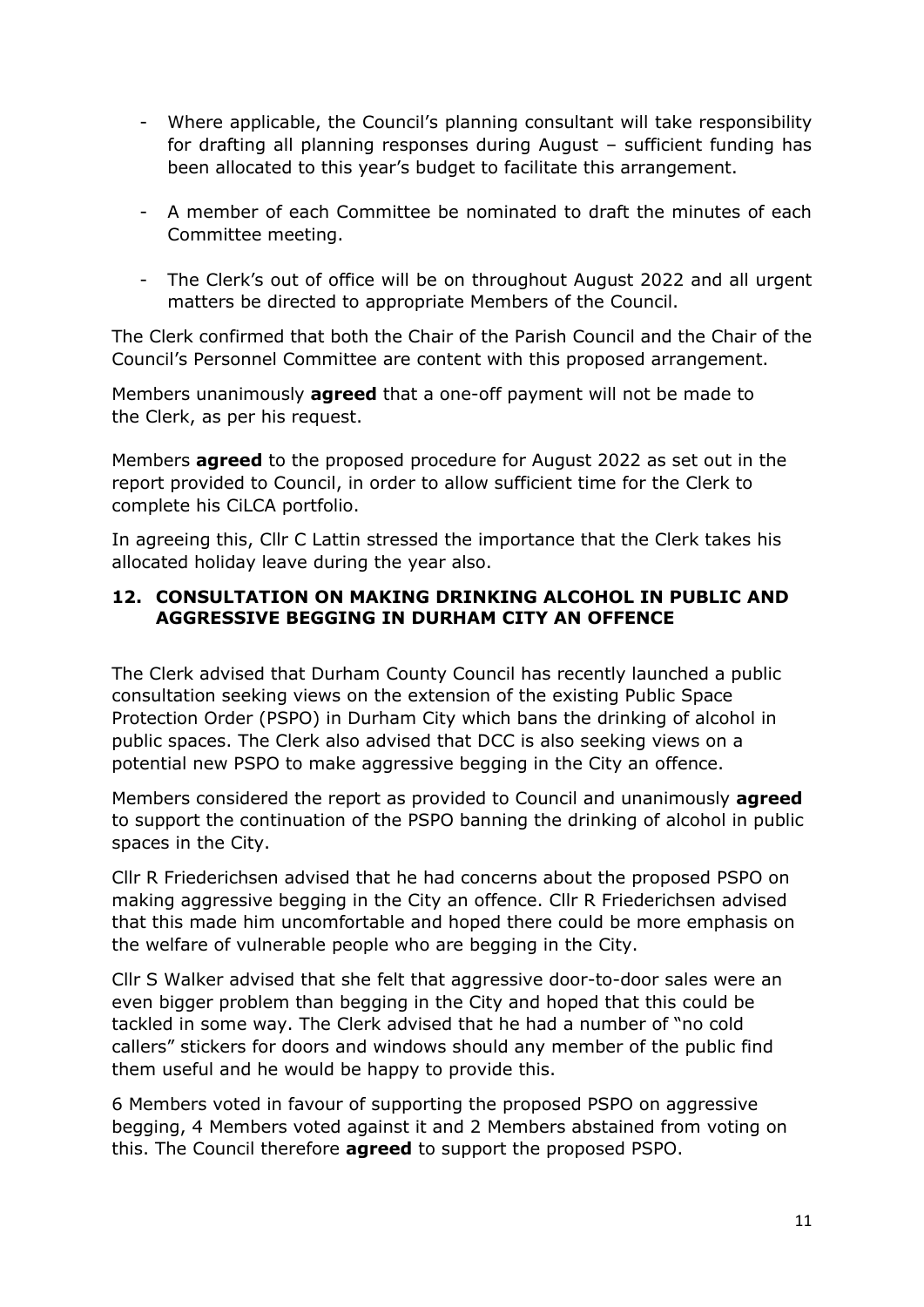#### **13. REPORT FROM LOCAL COMMUNITY AND VOLUNTARY ORGANISATIONS ON PARISH COUNCIL GRANTS 2021-22**

The Clerk reminded Members that in June 2021 the Parish Council agreed to support local voluntary and community organisations in the parish with a grant award. All applications were considered in line with the Parish Council's agreed Grant Awards policy and all successful organisations were advised accordingly of the outcome of their applications.

The Clerk advised that, under the terms of the Council's Grant Awards policy, organisations have up until June 2022 to spend the funds as per their original application. The Clerk advised that he continues to monitor progress on each application and had brought this report to Council in order to allow Members to consider the impact this funding has had on partner organisations.

Members very much welcomed this report as a further example of the positive impact and work of the Parish Council, supporting organisations who help some of the most vulnerable residents, who help improve the public realm in the parish and who help to make the parish an exceptional place to live, visit and work.

There being no further business, the Chair thanked Members for their attendance and participation and closed the meeting.

Signed,

**Chair of the City of Durham Parish Council (26th May 2022)**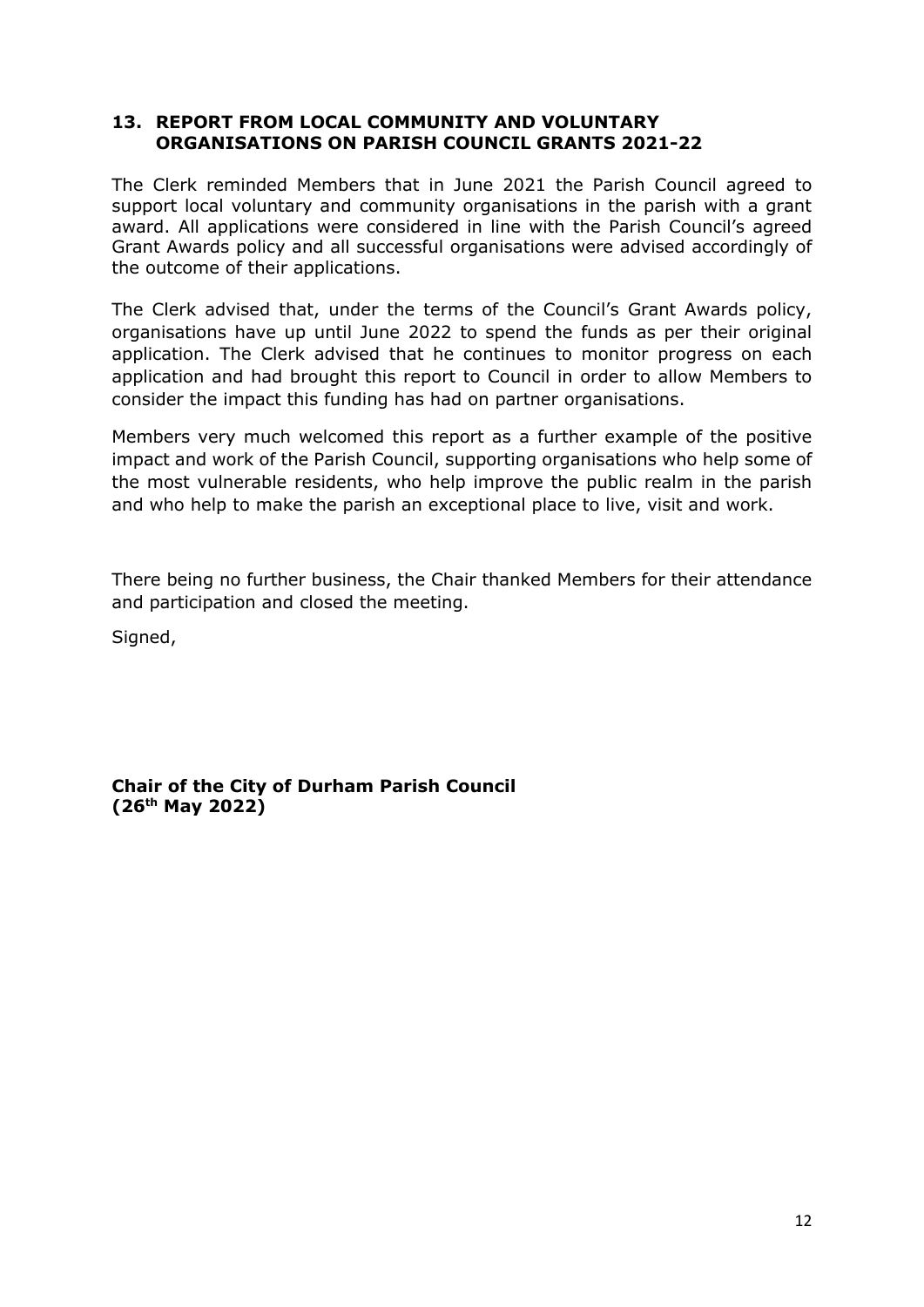# **ITEM 8: REQUEST FOR A CUMULATIVE IMPACT POLICY FOR DURHAM CITY**

In September 2019, the County Council consulted on a proposal to introduce a cumulative impact policy for Durham City. During this consultation, Durham Constabulary, Durham University, local Ward Members, the City of Durham Parish Council and the former Member of Parliament all supported the introduction of this policy to the City.

The County Council outsourced this assessment to a specialist third party and the outcome of that assessment was that there was (as at October 2019) insufficient evidence to support the publication of a Cumulative Impact Assessment (CIA) in respect of Durham City Centre (or for any other area of County Durham). That being the case, the County Council committed to keeping this under review and to further assessments of the need for a 'special policy' as part of the Statement of Licensing Policy for County Durham.

Durham City has a rapidly growing night time economy with a further major development (Milburngate) set to come on board in the coming weeks. This adds a further 48,000sq ft of 'retail and leisure' space to the City. It is apparent from recent licensing applications (Brewdog and the Botanist) that 'retail and leisure' will effectively equate to yet more late night licensed premises and the Licensing Committee has also noted the recent losses of retail space at both Riverwalk and North Road to licensed premises.

The Parish Council's Licensing Committee and Durham Police have jointly written to Durham County Council to express concerns at the implications of these large scale new developments from not only policing and residential amenity perspectives but also the potential for increased pressure on public health services.

The Licensing Committee and Durham Police have jointly requested that the County Council urgently undertakes a further review leading to the introduction of a CIP to Durham City at the earliest opportunity.

The Head of Licensing at Durham County Council has highlighted previous investigations and assessments which have failed to yield the evidence necessary to justify the development and inclusion of a special policy for Durham City centre.

A Cumulative Impact Policy may be published by a licensing authority to help it to limit the number or types of licence applications granted in areas where there is evidence to show that the number or density of licensed premises in the area is having a cumulative impact and leading to problems which are undermining the licensing objectives.

It is a legal requirement that a cumulative impact assessment must set out the evidence for the authority's opinion as set out in the assessment. Durham County Council has asked the Parish Council and Durham Police to provide further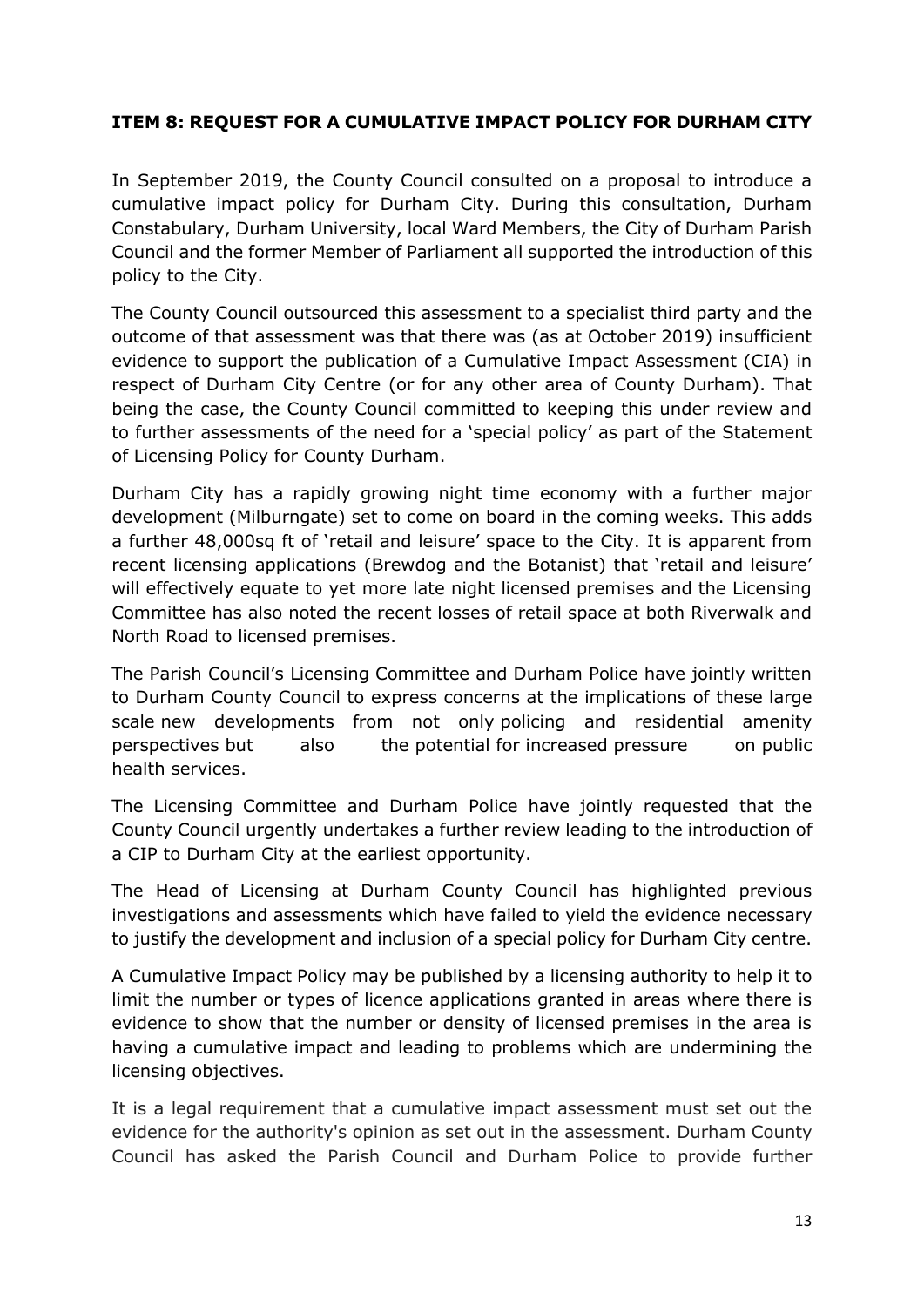evidence to show why we believe there is a need for such a Policy being introduced in the City.

The purpose of this report is to provide Full Council with an update on this priority and to seek Full Council endorsement for the Committee's continued work alongside Durham Police to provide evidence in favour of the cumulative impact policy being introduced to the City.

| <b>DECISION</b> | For Members to note the above report and endorse the        |
|-----------------|-------------------------------------------------------------|
| <b>REQUIRED</b> | continued work of the Licensing Committee on this priority. |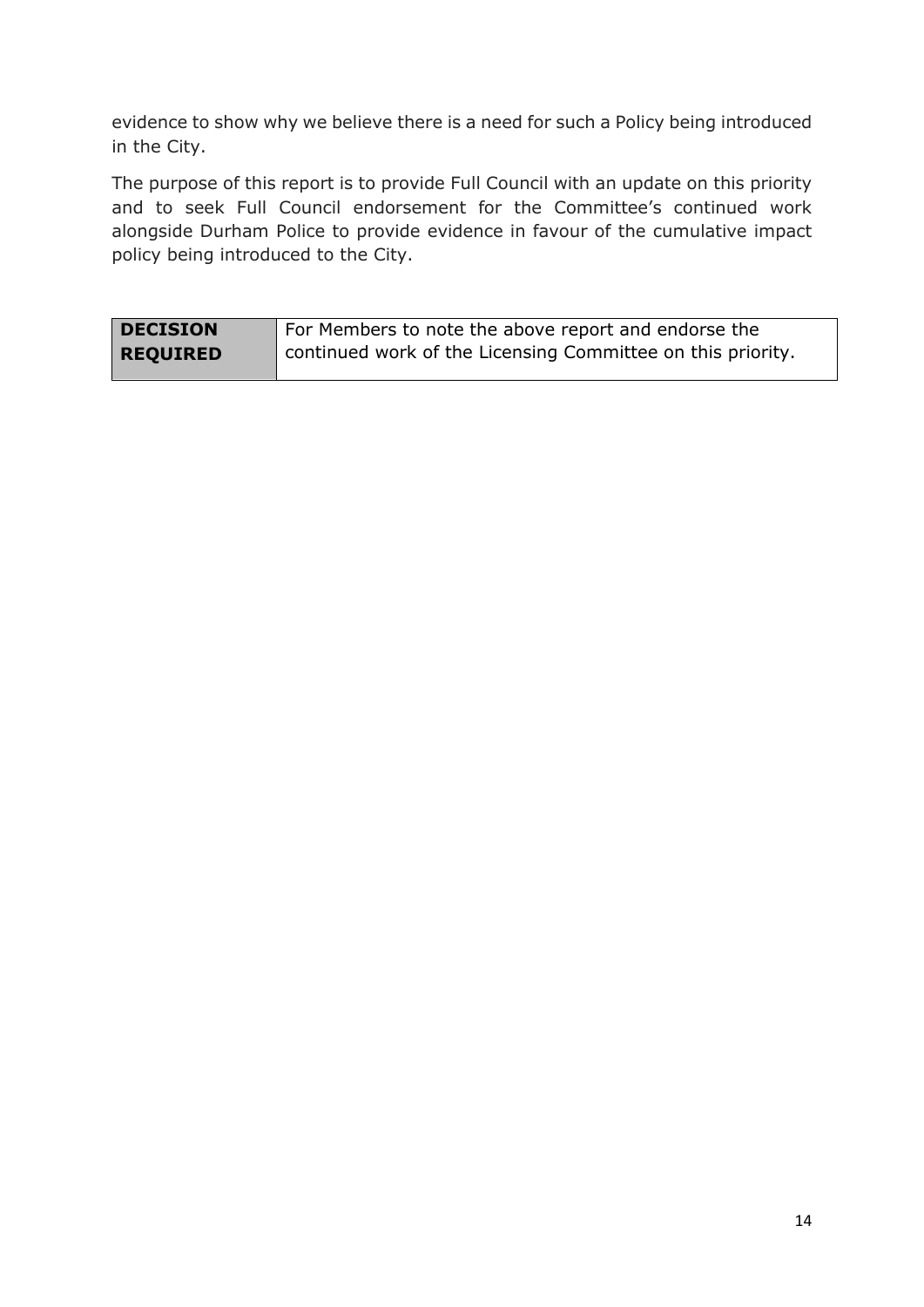# **ITEM 12: TO DECIDE ON APPOINTMENT OF PARISH COUNCIL REPRESENTATIVES ON LOCAL ORGANISATIONS**

As Members are aware, the Parish Council has agreed to have a representative on outside local organisations, where the aims of these are aligned with the strategic objectives of the Parish Council in the exercise of its functions.

The below table shows the current Parish Council representatives on outside local organisations.

Members are reminded that, as per the terms of reference of the CDALC Larger Councils Forum, the City of Durham Parish Council may have up to a maximum of three representatives, which may include either three Parish Councillors or two Parish Councillors and the Clerk.

Members are reminded that, as per the terms of reference of the ASB sub-group task force, this group is an officer only group and therefore the representative of the Parish Council on this group must be the Clerk.

Members are also reminded that there is a need for all Parish Council representatives to provide a report to Full Council on the work of these organisations/ bodies.

There is also a need for the Parish Council to review its membership of these organisations on an annual basis.

| Local organisation/ body                                                | <b>City of Durham Parish Council</b><br>representative   |
|-------------------------------------------------------------------------|----------------------------------------------------------|
| <b>Community Engagement Task Force</b>                                  | Robert Hanson                                            |
| <b>Community Engagement Task Force</b><br>sub group - Economic          | <b>Esther Ashby</b>                                      |
| <b>Community Engagement Task Force</b><br>sub group - Citizenship       | Victoria Ashfield                                        |
| <b>Community Engagement Task Force</b><br>sub group - Lived Environment | Carole Lattin                                            |
| Durham University Covid-19<br>community engagement group                | Esther Ashby and Liz Brown                               |
| PBSA Liaison Group                                                      | <b>Esther Ashby</b>                                      |
| Durham Access Group                                                     | Liz Brown                                                |
| <b>CDALC Larger Councils Forum</b>                                      | Esther Ashby, Adam Shanley and<br><b>Richard Ormerod</b> |
| ASB sub-group task force                                                | <b>Adam Shanley</b>                                      |
| Durham AAP Board                                                        | Susan Walker                                             |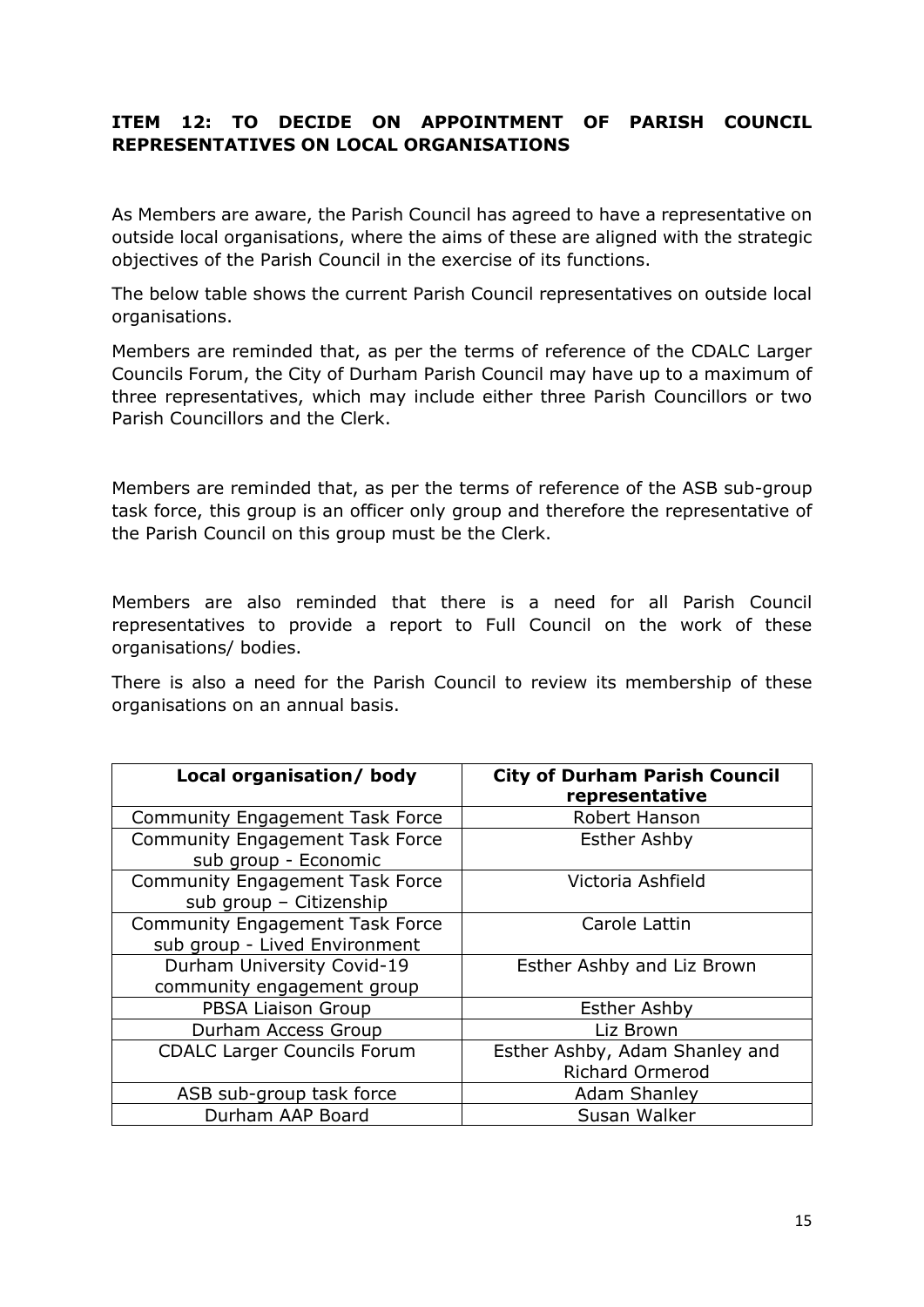| <b>DECISIONS</b> | 1) For Members to agree which of these local organisations<br>they wish for the Parish Council to remain represented on.  |
|------------------|---------------------------------------------------------------------------------------------------------------------------|
| <b>REQUIRED</b>  | 2) With 1) being agreed, for Members to agree who the Parish<br>Council representatives should be on these organisations. |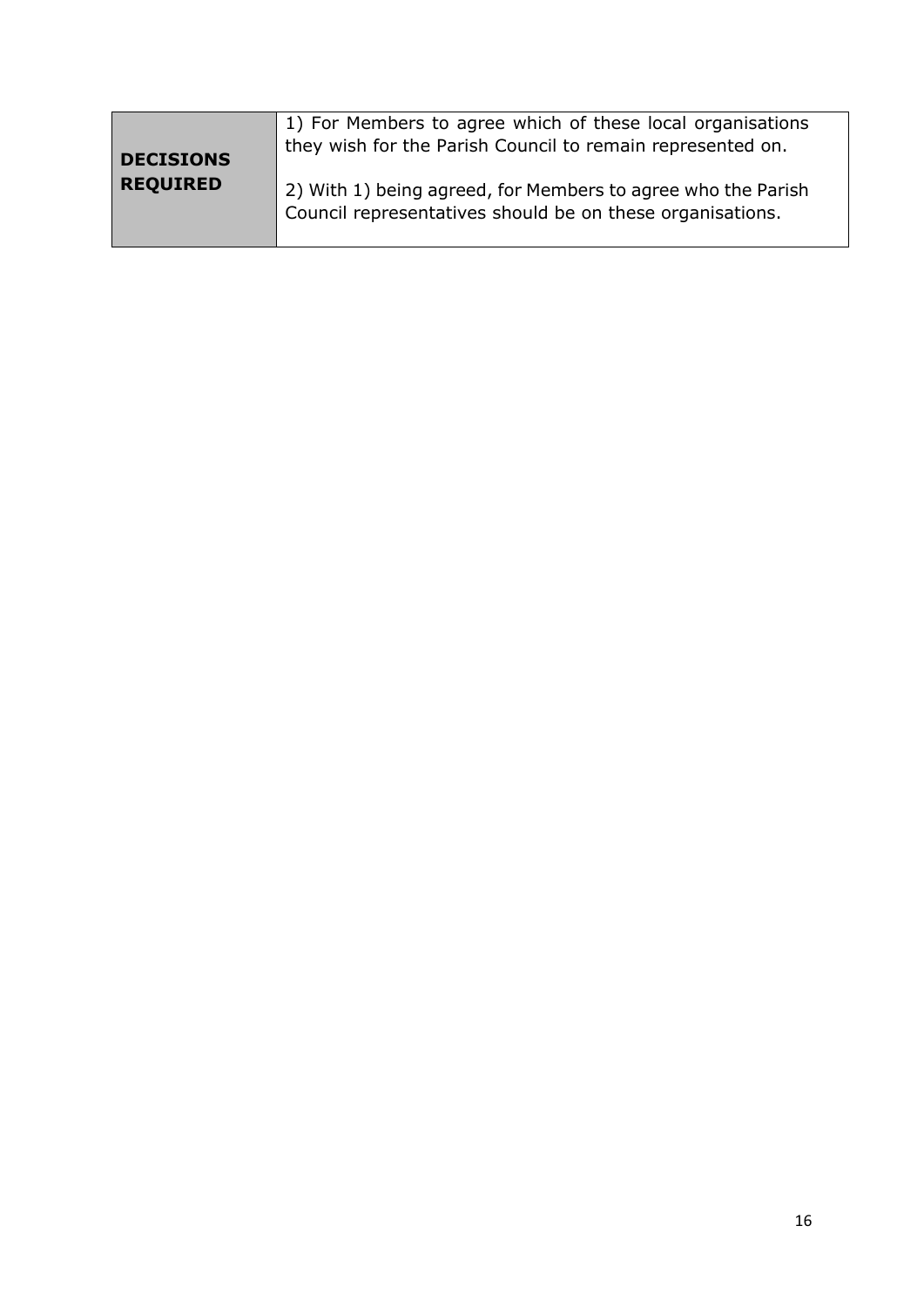#### **ITEM 13: TO DECIDE ON PARISH COUNCIL COMMITTEE MEMBERSHIP**

There is a need for the Parish Council to agree its Committee membership for this year of the Parish Council.

At present, the Parish Council has six Committees as well as the Full Council meetings. Each of these Committees carries out a specific function of the Parish Council, as set out in the Committee Terms of Reference. In some cases, a Committee has delegated authority to act on behalf of Full Council (for example the Planning Committee responds on behalf of Full Council to planning applications) but decisions on expenditure where appropriate and of a strategic nature are taken at Full Council.

The below grid provides an overview of the current membership of each of the Committees and also details the frequency of meetings for each Committee.

In all cases, the quorum (the minimum number of Members in attendance necessary to conduct the business of the Committee) for the Parish Council's Committees is three or one third of the total Committee membership (whichever is the greater) but not less than three.

| <b>Planning Committee (6 Members) -</b><br>Meets once every two weeks on a<br>Friday at 2pm.<br>Liz Brown (Chair)<br>Victoria Ashfield (Vice-Chair)<br><b>Richard Ormerod</b><br>Carole Lattin<br><b>Grenville Holland</b><br>Susan Walker                                                       | <b>Environment Committee (6 Members)</b><br>- Meets once every four weeks, dates<br>and times agreed at Committee level.<br>Carole Lattin (Chair)<br>Victoria Ashfield (Vice-Chair)<br>David Freeman<br>Susan Walker<br>Rob Hanson<br>Rupert Friederichsen                |
|--------------------------------------------------------------------------------------------------------------------------------------------------------------------------------------------------------------------------------------------------------------------------------------------------|---------------------------------------------------------------------------------------------------------------------------------------------------------------------------------------------------------------------------------------------------------------------------|
| <b>Personnel Committee (5 Members)</b><br>- Meets as and when required,<br>typically once per year.<br>Elizabeth Scott (Chair)<br>Alan Doig (Vice-Chair)<br><b>Govind Nair</b><br>Victoria Ashfield<br><b>Grenville Holland</b>                                                                  | <b>Business Committee (6 Members) -</b><br>Meets once every two months, dates<br>and times agreed at Committee level.<br>Elizabeth Scott (Chair)<br>Richard Ormerod (Vice-Chair)<br>Nicola brown<br><b>Grenville Holland</b><br><b>Esther Ashby</b><br><b>Govind Nair</b> |
| <b>Licensing Committee (6 Members)</b><br>- Meets once every two weeks on a<br><b>Friday at 2pm (the alternative</b><br><b>Friday to the Planning Committee).</b><br>Susan Walker (Chair)<br>Nicola Brown (Vice-Chair)<br>Alan Doig<br><b>Esther Ashby</b><br><b>Govind Nair</b><br>Helen Weston | <b>Finance Committee (6 Members) -</b><br>meets once per quarter, dates and<br>times agreed at Committee level.<br>David Freeman (Chair)<br>Alan Doig (Vice-Chair)<br>Robert Hanson<br>Victoria Ashfield<br>Helen Weston<br>Liz Brown                                     |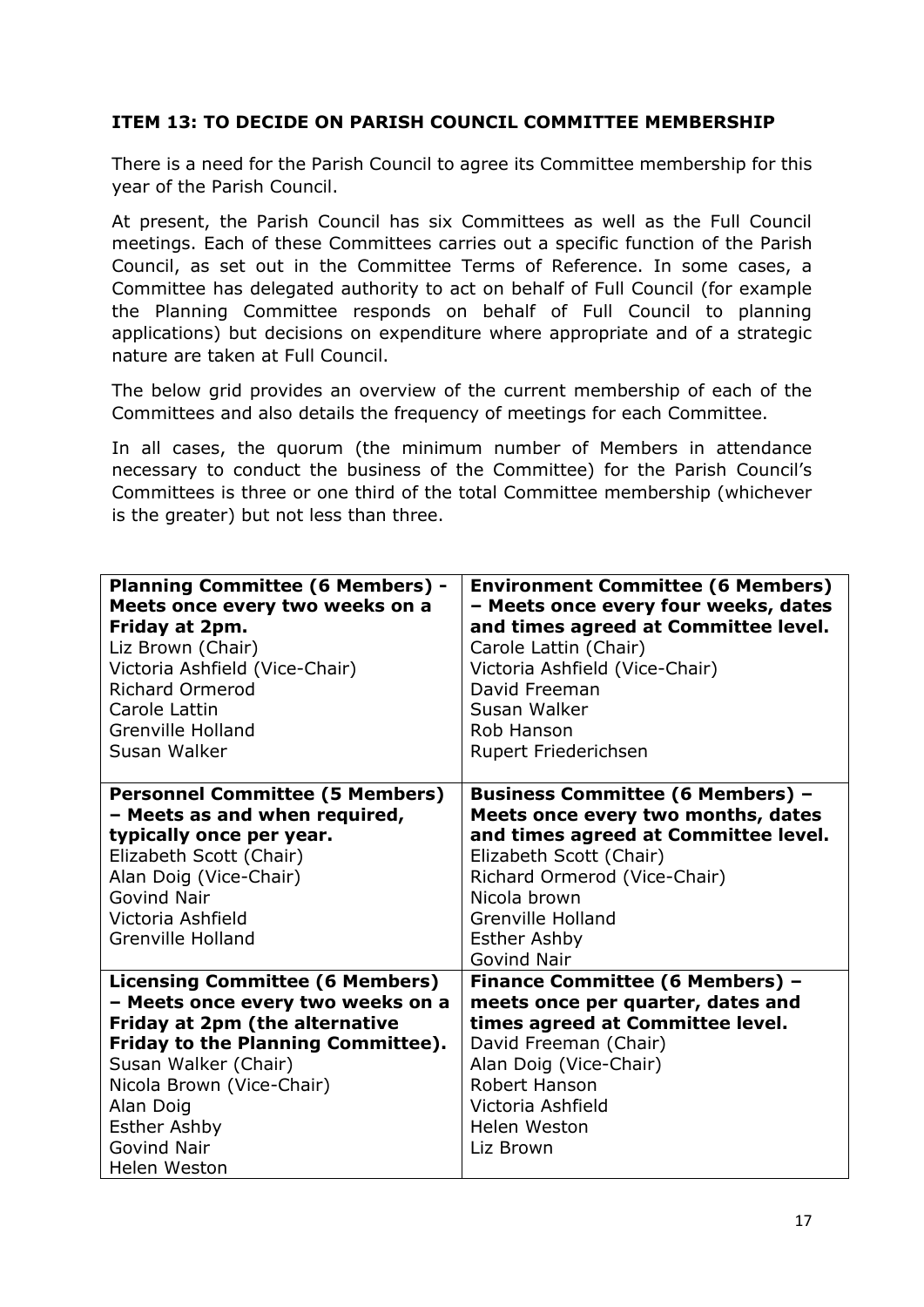| <b>DECISION</b> | For Members to agree the membership of each Committee |
|-----------------|-------------------------------------------------------|
| <b>REQUIRED</b> | for this year of the Parish Council.                  |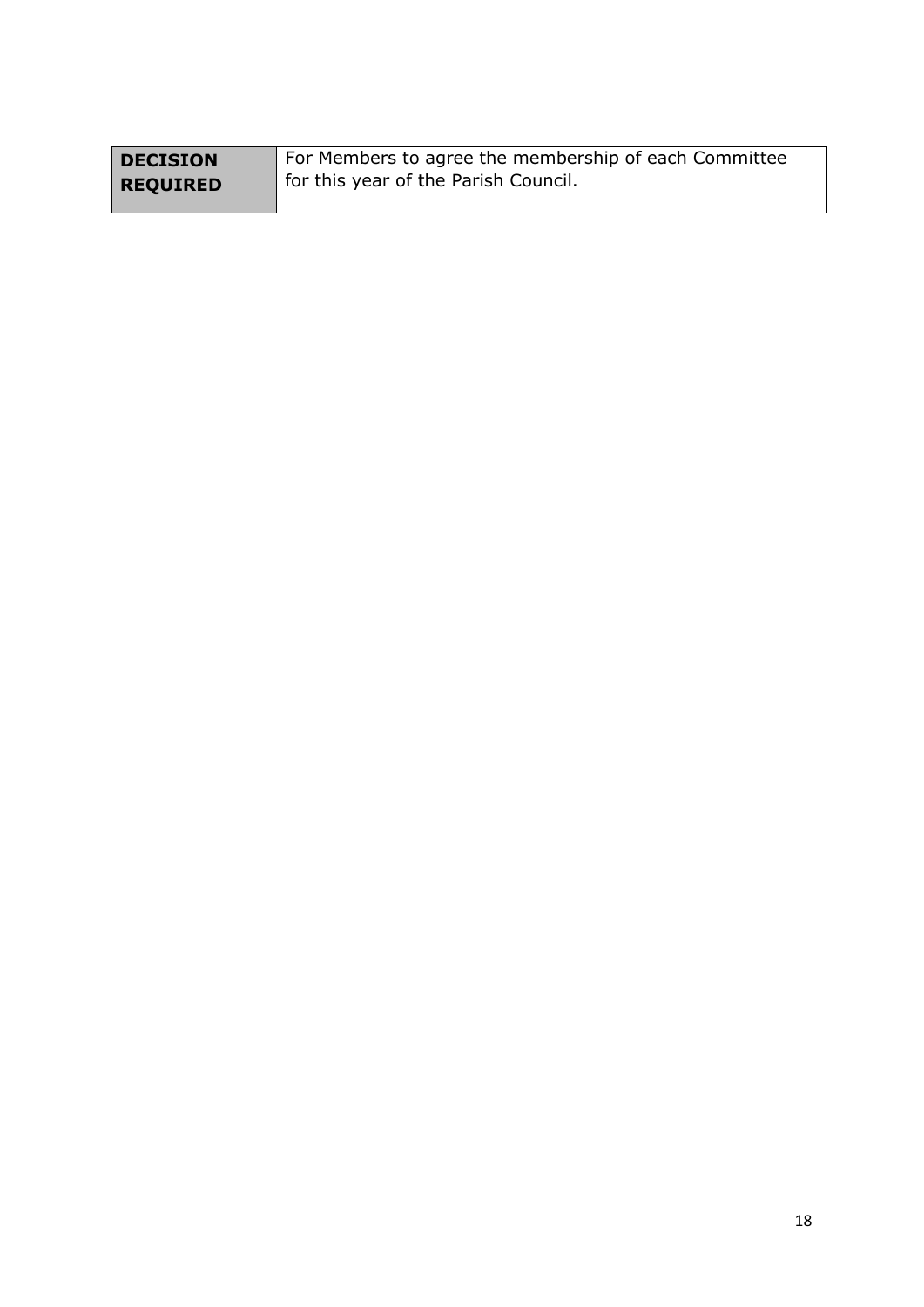#### **ITEM 14: REPORT ON WORK DONE BY THE CITY OF DURHAM PARISH COUNCIL CLIMATE LEAD: 1 FEBRUARY TO 17 MAY 2022**

By Rupert Friederichsen, 17 May 2022

Submitted to the Full Council Meeting on 26 May 2022

# **Contents**

|  | 2. Priorities, work carried out, and recommendations  19                  |  |
|--|---------------------------------------------------------------------------|--|
|  |                                                                           |  |
|  |                                                                           |  |
|  |                                                                           |  |
|  |                                                                           |  |
|  | 3. Additional recommendations for work to be undertaken from May 2022 to  |  |
|  | 4. Appendix: Summary of goals committed to in the February 2022 work plan |  |

# <span id="page-18-0"></span>**1. Introduction**

This is the first report on work carried out following the City of Durham Parish Council decision on 27 February 2022 to appoint the author, Cllr Rupert Friederichsen to the role of Parish Council Climate Lead until the Full Council meeting in May 2022.

Taken together, the recommendations in this report provide a suggested workplan for the climate lead for the period from June 2022 to April 2023.

# <span id="page-18-2"></span><span id="page-18-1"></span>**2. Priorities, work carried out, and recommendations**

# **2.1. Carbon accounting**

Heating and lighting of the Parish Council office are the only sources of CO2 emissions captured by the previously chosen Local Government Association (LGA) carbon accounting tool. Inquiries made by the Clerk revealed that Durham County Council (DCC) is unable to provide details on the amount of greenhouse gas emissions caused by the Parish Council office. It follows logically from the fact that the Parish Council rents its office space from DCC that the Parish Council's emissions as measured by the LGA tool and the reduction path depends on action by DCC.

**Recommendation 1:** For the Climate Lead to establish the path to zero emissions in collaboration with DCC, agree a reporting routine with them, and report back to Full Council by October 2022.

# **2.2. Carbon literacy training**

<span id="page-18-3"></span>Delivery of the carbon literacy training is scheduled to take place on 24, 25, and 26 May 2022, which is later than anticipated in February 2022. Therefore, the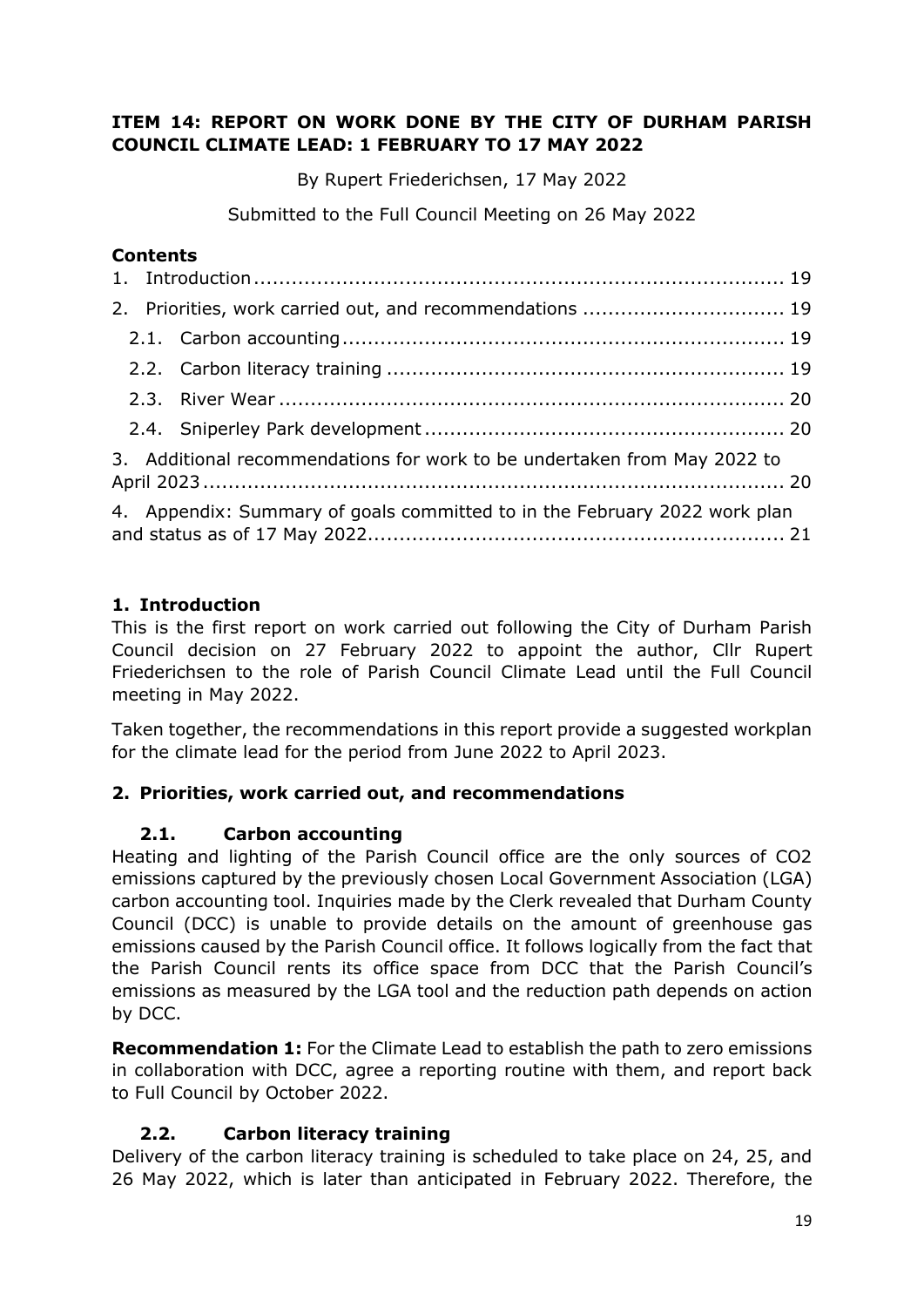related action will be carried forward into the Climate Lead's work programme for 2022-23.

**Recommendation 3:** For the Climate Lead to take part in the carbon literacy training and help prepare and facilitate it, if needed. For them to a) collate and analyse participating councillors' evaluation of the training, b) ensure that any suggestions by participating councillors regarding strategic priorities for climate action and ideas for concrete follow up actions are documented and actioned to the extent possible.

# **2.3. River Wear**

<span id="page-19-0"></span>Cllr Friederichsen shared a draft proposal with the Clerk and Environment Committee's Chair and Vice-Chair. He proposed to extend the existing collaboration with the Wear Rivers Trust by commissioning a report into climate change adaptation in relation to the river Wear; this conversation is ongoing.

**Recommendation 4:** For the Climate Lead, in partnership with the Environment Committee, to continue this work, with a view to having received and shared with the wider public through a river Wear-themed event to take place before April 2023.

# **2.4. Sniperley Park development**

<span id="page-19-1"></span>In partnership with the Planning Committee, the Sniperley Park development was agreed on as the strategic priority for pursuing climate change mitigation. Cllrs Holland and Friederichsen presented related ideas to the Planning Committee on 8 April, heard the Committee's views, and followed up as agreed with a paper that was approved by Full Council on 28 April. Publicising the Parish Council's position and working with the relevant other Parish Councils is ongoing.

**Recommendation 5:** For the Climate Lead, in partnership with the Planning Committee, to continue the focus on monitoring the planning process relating to the Sniperley Park development, and make representations on that matter based on the Parish Council's adopted position where possible until April 2023.

**Recommendation 6:** For the Climate Lead and/or the Planning Committee to suggest additional climate-related projects and/or work strands to be jointly pursued until April 2023, if any.

# <span id="page-19-2"></span>**3. Additional recommendations for work to be undertaken from May 2022 to April 2023**

In addition to the above-mentioned, the Climate Lead recommends focussing on working with the Business Committee to identify potential projects, including ones which may require budget to be allocated in 2022 for the financial year 2023-24.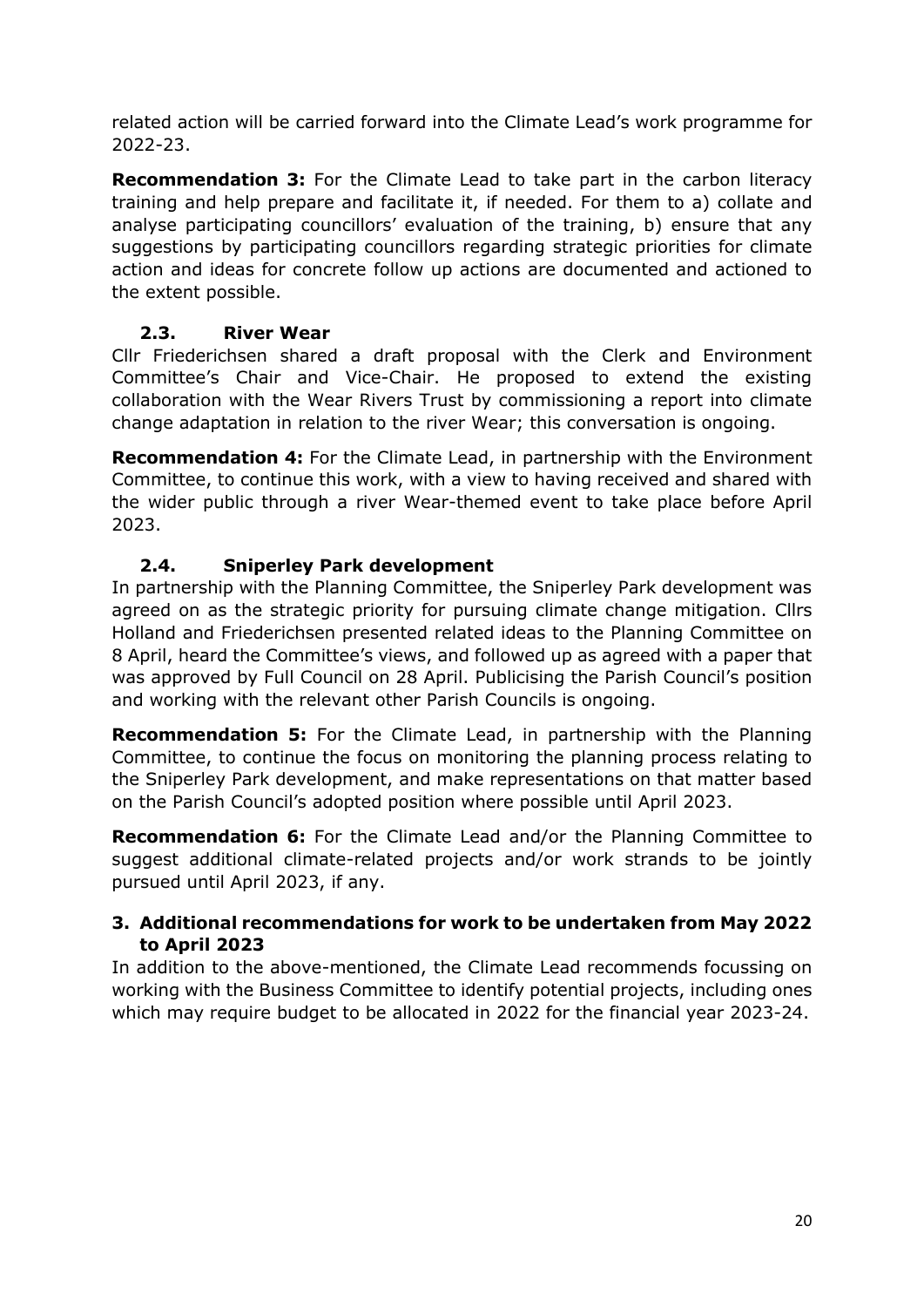#### <span id="page-20-0"></span>**4. Appendix: Summary of goals committed to in the February 2022 work plan and status as of 17 May 2022**

| <b>Goals committed to</b>                                                                                                                                                                                                                                                                                                                                   | <b>Section</b><br>in the<br>work<br>plan | <b>Status</b>        | <b>Comment</b>            |
|-------------------------------------------------------------------------------------------------------------------------------------------------------------------------------------------------------------------------------------------------------------------------------------------------------------------------------------------------------------|------------------------------------------|----------------------|---------------------------|
| Completed the Parish<br>Council's carbon accounting<br>baseline (requires support<br>from Adam Shanley)                                                                                                                                                                                                                                                     |                                          | Partially completed. | See section 2.1<br>above. |
| Developed an outline plan<br>to achieve the Parish<br>Council's net zero target                                                                                                                                                                                                                                                                             | 3.1                                      | Not completed.       | See section 2.1<br>above. |
| Developed a routine for the<br>Parish Council's carbon<br>accounting (requires<br>support from Adam<br>Shanley)                                                                                                                                                                                                                                             |                                          | Not completed.       | See section 2.1<br>above. |
| Taken part in the carbon<br>literacy training and helped<br>prepare and facilitate it, if<br>needed                                                                                                                                                                                                                                                         |                                          | Not completed.       | See section 2.2<br>above. |
| Collated and analysed<br>participating councillors'<br>evaluation of the training<br>and collated any thoughts<br>they may have regarding<br>strategic priorities of<br>climate action and ideas for<br>concrete follow up actions;<br>these outcomes of the<br>training will be in place for<br>discussing and planning<br>climate action from May<br>2022 | 3.2                                      | Not completed.       | See section 2.2<br>above. |
| Completed scoping the<br>river Wear adaptation<br>study, and be ready for<br>commissioning it                                                                                                                                                                                                                                                               | 3.3                                      | Not completed.       | See section 2.3<br>above. |
| Developed ideas and<br>proposals in time for<br>discussion at a Planning<br>Committee meeting in April<br>2022.                                                                                                                                                                                                                                             | 3.4                                      | Completed            | See section 2.4<br>above. |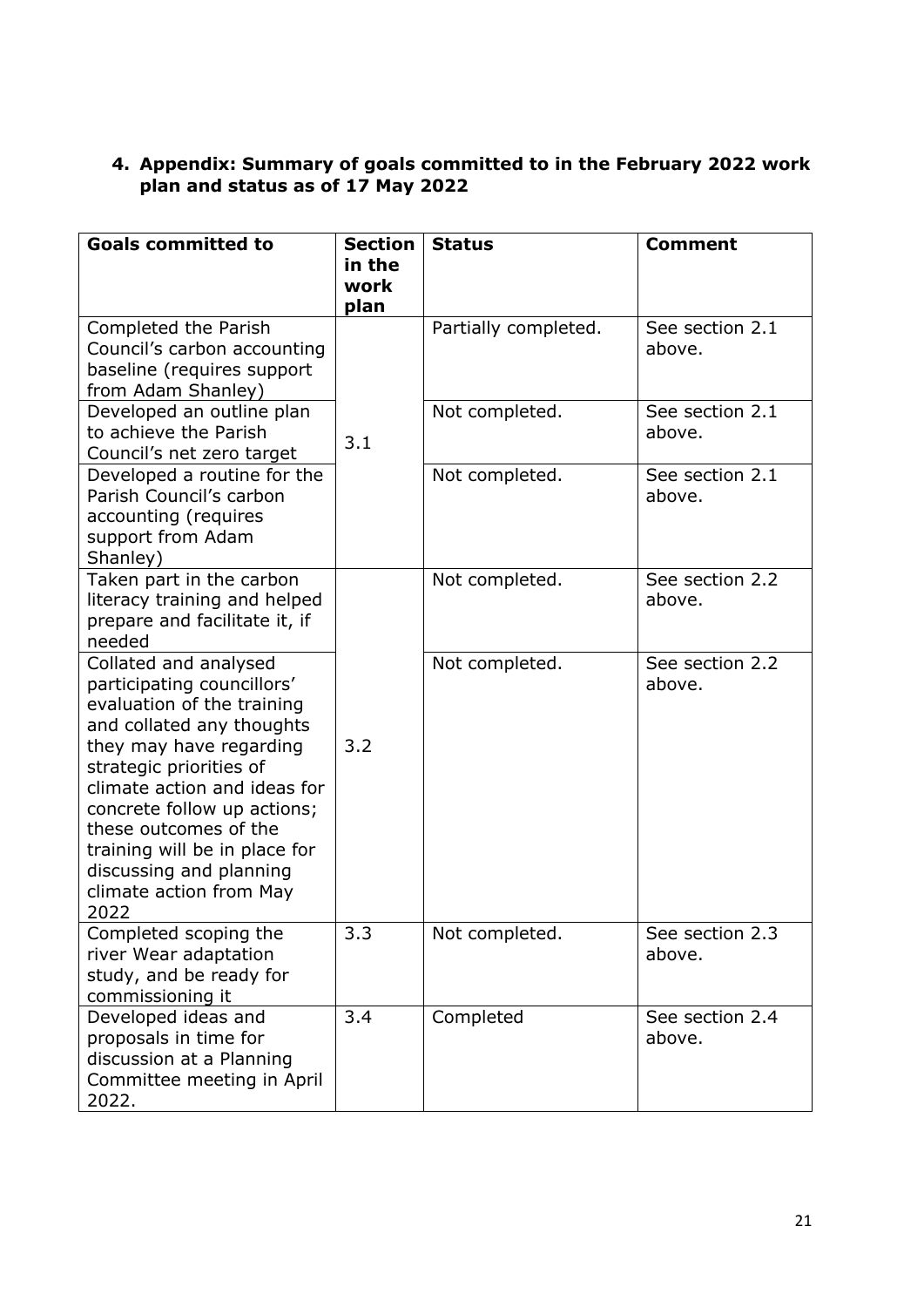#### **ITEM 15: PLANNING FOR THE QUEEN'S PLATINUM JUBILEE CELEBRATIONS 2022**

As Members are aware, the Parish Council, together with the Durham Markets Company, is taking a leading role in the organisation of Jubilee events this year.

Regular meetings with key partners have been taking place and a final meeting of all stakeholders took place on Friday 20<sup>th</sup> May ahead of the weekend. The following list represents the updated list of events set to take place this year:

- **Tree planting** set to take place by the Parish Council's Environment Committee (delivered) and this will hopefully be supplemented by the planting of a special oak tree by the community garden in Wharton Park by the Lord Lieutenant (date TBC).
- A **"Clean for the Queen"** City-wide litter picking event was set to take place at the end of May but is now going to be delayed until Summer 2022. It is hoped that Members of the Parish Council will be able to take a lead for a specific area in the Summer as and when this event takes place.
- The national **lighting of the beacon** on 2nd June 2022 will take place at an undisclosed location at 21:45pm. The Parish Council will be hosting a reception from 8:30pm and all invitees will be invited to watch the beacon lighting at 21:45pm. As part of this event, the Mayor of Durham City will light the beacon and the Dean of Durham will lead all attendees in a prayer of thanksgiving to Her Majesty the Queen.

This event is by invitation only but will be live-streamed to the general public from the Parish Council's Facebook page.

- **Knitted public art** is currently in production by local WI groups, with a coronation theme and is set to be on display from 1<sup>st</sup> June 2022.
- A **Cathedral service on Saturday 4th June** is being hosted by Durham Cathedral with a service of thanksgiving to Her Majesty and the voluntary service across County Durham. The Service will feature a special performance by a choir of young singers from the region. Durham Cathedral Choir will sing the coronation anthem '*I was glad*' by Hubert Parry.
- On Wednesday 1<sup>st</sup> June, the Parish Council and Durham Markets company are arranging a **tea dance** with local dance leader Dianne Ross in the Town Hall. This will include dancing and afternoon tea (catering provided by New College). The Chief Executive of Age UK will be in attendance and the proceeds of the funds collected from the tickets for the event will given to Age UK as the selected charity recipient.
- An **arts project** involving New College producing hats (something for which her Majesty is famed) will have been judged at an event in New College on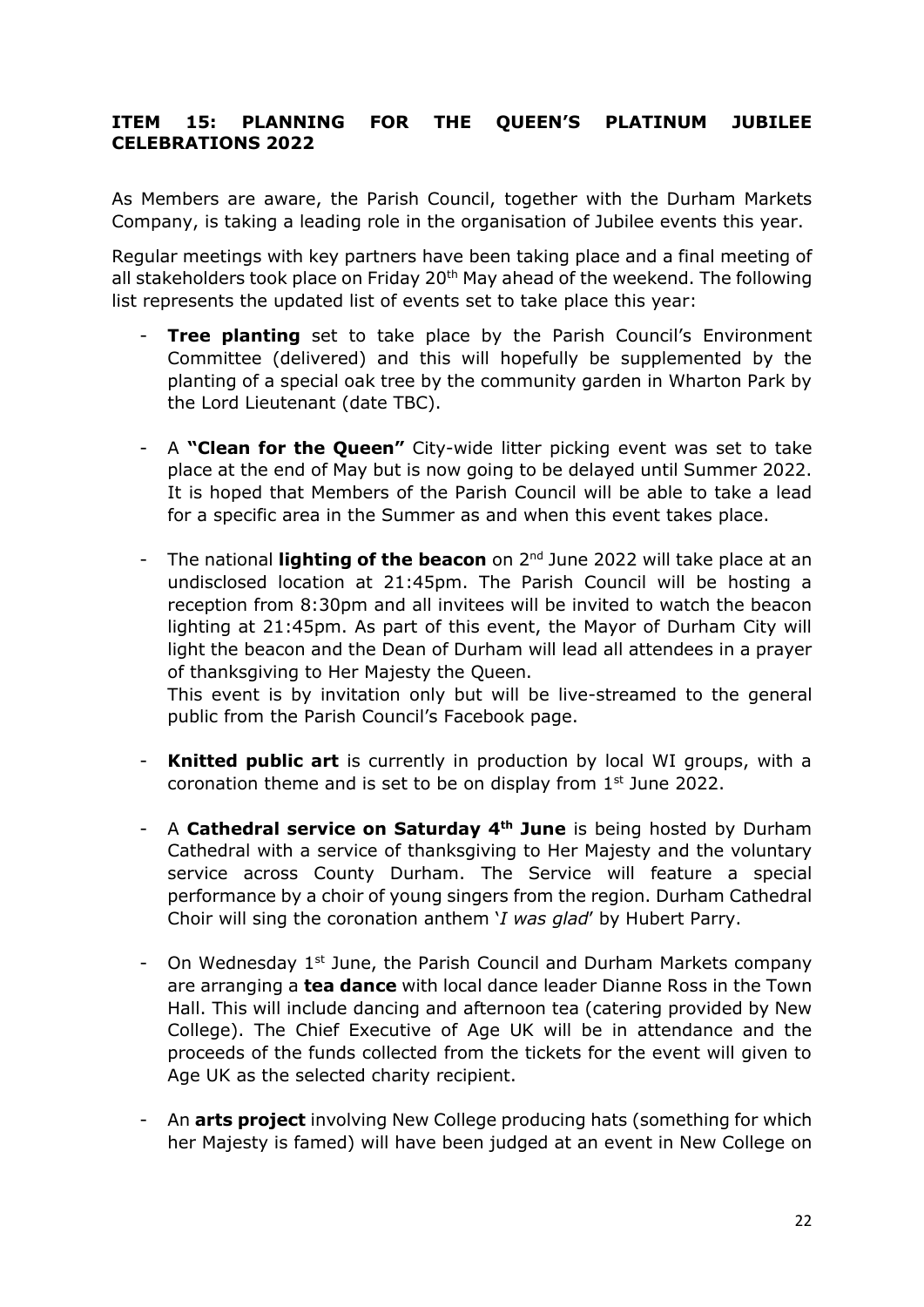24<sup>th</sup> May 2022 with Sue Snowdon in attendance. The hats are set to be on show at the Jubilee afternoon tea dance on Wednesday  $1<sup>st</sup>$  June.

- On Friday 3<sup>rd</sup> and Saturday 4<sup>th</sup> June, Durham BID will be hosting a series of **street entertainment** and a **virtual Beacon trail** in the City.
- On Sunday 5th June 2022, the Parish Council has been working with the Durham Markets Company on an **outdoor street party** involving two live bands (steel drums and big band music), a magician, face painting, storytelling, family treasure hunt, creepy crawly display, arts and crafts and possibly lion dance. The event will also include a bring your own picnic with tables and chairs provided and the ice cream and teas and coffees vans in place. The market place will also be dressed with additional floral displays this year in time for the Jubilee weekend.
- On 14th June 2022, the County Council will be arranging **a commonwealth concert** involving local schools in the Gala Theatre.
- On 9th September 2022, the County Council is planning on hosting a **Jubilee medal giving ceremony** in the Durham Room of County Hall along with Sue Snowdon for a number of recipients across County Durham.

#### **Miscellaneous**

Prince Bishops Place will also have red, white and blue themed umbrellas on Umbrella Street during the year and is also hoping to host a street party of its own.

Durham Cathedral is set to be lit red, white and blue on Thursday 2<sup>nd</sup> June 2022.

Durham Town Hall will have a picture of Her Majesty the Queen projected onto it on Thursday 2<sup>nd</sup> June 2022.

Local artist Beth Ross is also working with schools on the production of some specialist bunting for the event and this will be displayed at the Clayport library Children's book section from 27<sup>th</sup> May 2022.

The events have been advertised to every resident in the parish as well as by Visit County Durham.

A banner has been erected at St. Nic's church to advertise this event further closer to the date and the Clerk is planning a series of press releases and media engagement in order to promote these events.

A photographic display of Her Majesty's reign is currently being organised by Cllr E Ashby in collaboration with a representative of the City of Durham Trust.

#### **Partnership with Durham Markets Company**

As reported at previous Parish Council meetings, the agreed partnership and additional resource for organising the event provided by Durham Markets